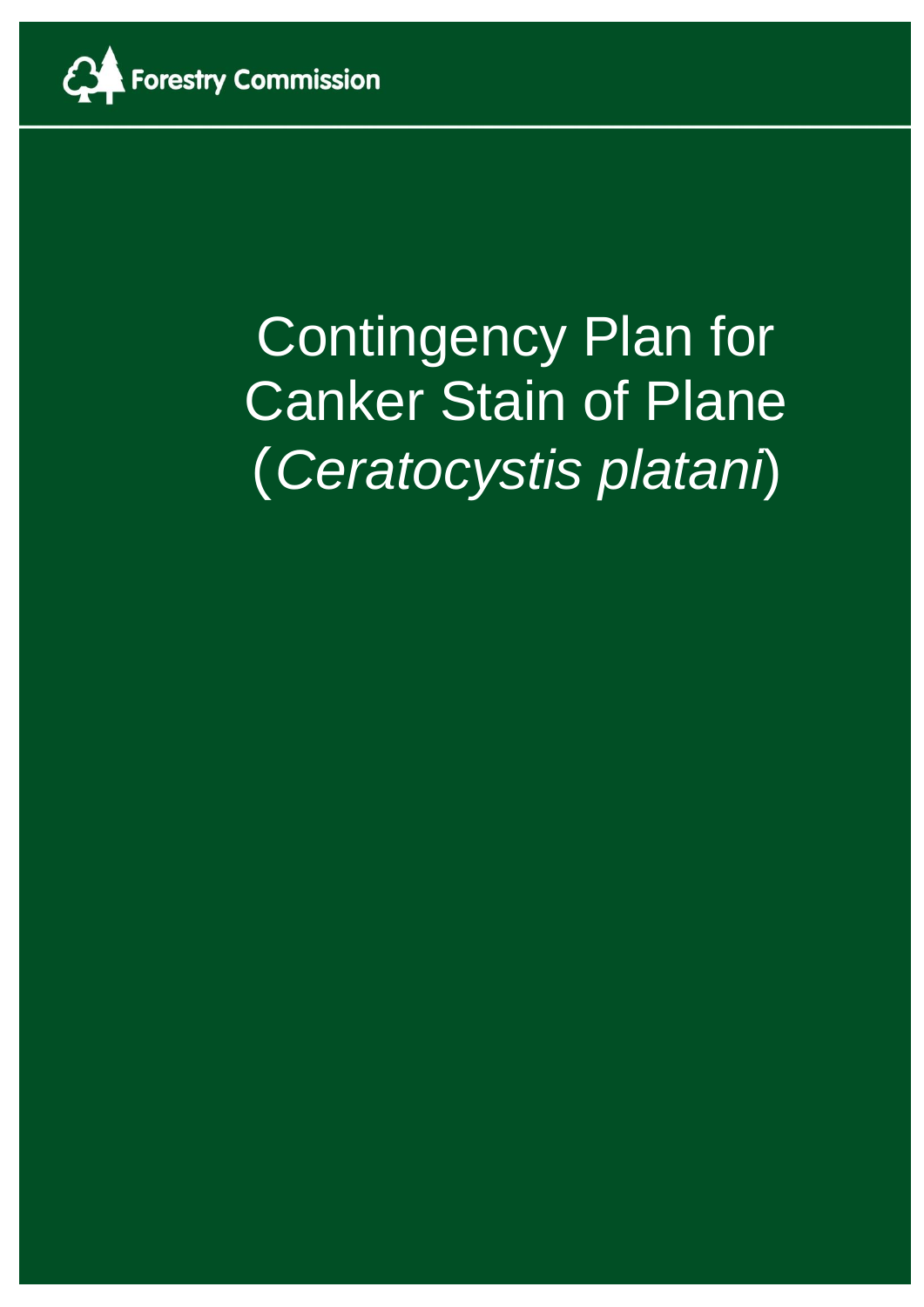

#### **INTRODUCTION**

- 1. Serious or significant pests and diseases require strategic-level plans, developed at a national level, describing the overall aim and high-level objectives to be achieved, and the response strategy for either eradicating or containing an outbreak.
- 2. Following identification by the National Plant Health Risk Register, the Plant Health Risk Group (PHRG) has commissioned pest and disease-specific contingency plans for those pests and diseases which pose the greatest risk and which should be subject to stakeholder consultation, including this plan for *Ceratocystis platani.*
- 3. The purpose of pest and disease-specific contingency plans is to ensure a rapid and effective response to an outbreak of the pest described.
- 4. Contingency planning starts with the anticipation and assessment of potential threats, includes preparation and response, and finishes with recovery.

#### **Anticipation**

5. Researching sources of information and intelligence about the pest, including horizon scanning.

#### **Assessment**

- 6. Identifying concerns and the preparation of plans.
- 7. Setting outbreak objectives.

#### **Preparation**

8. Ensuring staff and stakeholders are familiar with the pest.

#### **Response**

9. Implementing the requirements to contain or eradicate, including work to determine success.

#### **Recovery**

10. Identifying when the response strategy has been effective, or when the continuing response is not considered feasible, cost effective or beneficial.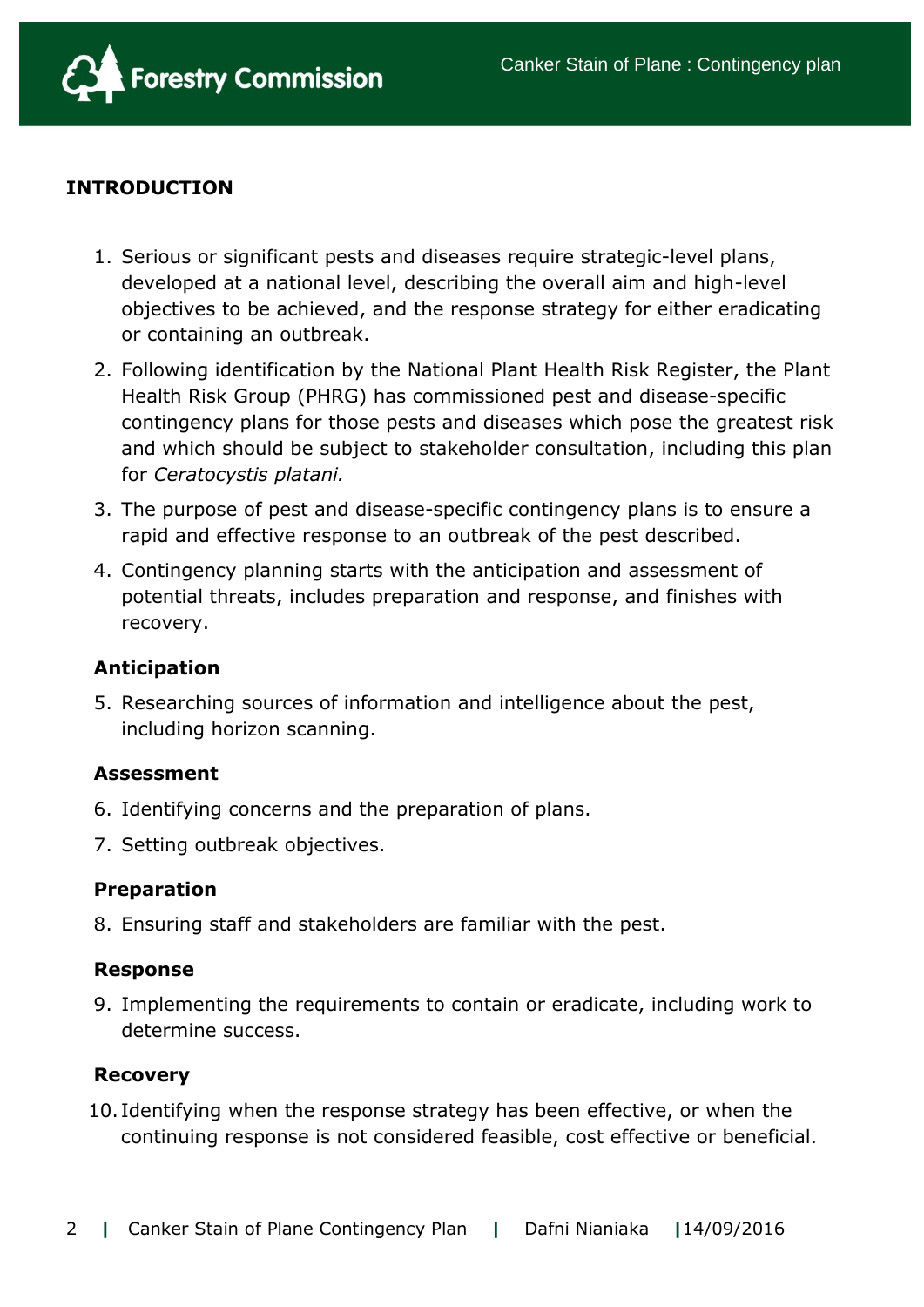

11.The Defra Contingency Plan for Plant Health in England (in draft 2016) gives details of the teams and organisations involved in pest and disease response in England, and of their responsibilities and governance. It also describes how these teams and organisations will work together in the event of an outbreak of a plant pest or disease.

#### **Scope**

This contingency plan was prepared by the Forestry Commission's cross-border Plant Health Service to be used at country and national levels. It should be used in England in conjunction with the Defra Plant Health Contingency Plan (in draft), being developed by Defra, and which provides details as to the level of response required and by whom, depending on the scenario. Forestry Commission England's Forest Services will use OGB17b 'Managing Incidents in the Forestry Commission' for relevant incidents. The Scottish Government has a generic plan in place for dealing with plant health outbreaks, and Forestry Commission Scotland and the Welsh Government will develop similar documents detailing their management of outbreaks. When an outbreak becomes of UK- or Great Britain-wide concern, the UK Chief Plant Health Officer will form an incident management team to co-ordinate the activities in the different countries.

This contingency plan falls into three main parts:

- official action following a presumptive diagnosis;
- official action following the confirmation of an outbreak; and
- background information about the disease.

This plan will be updated following new information or changes in policy or contact details (Last updated September 2016).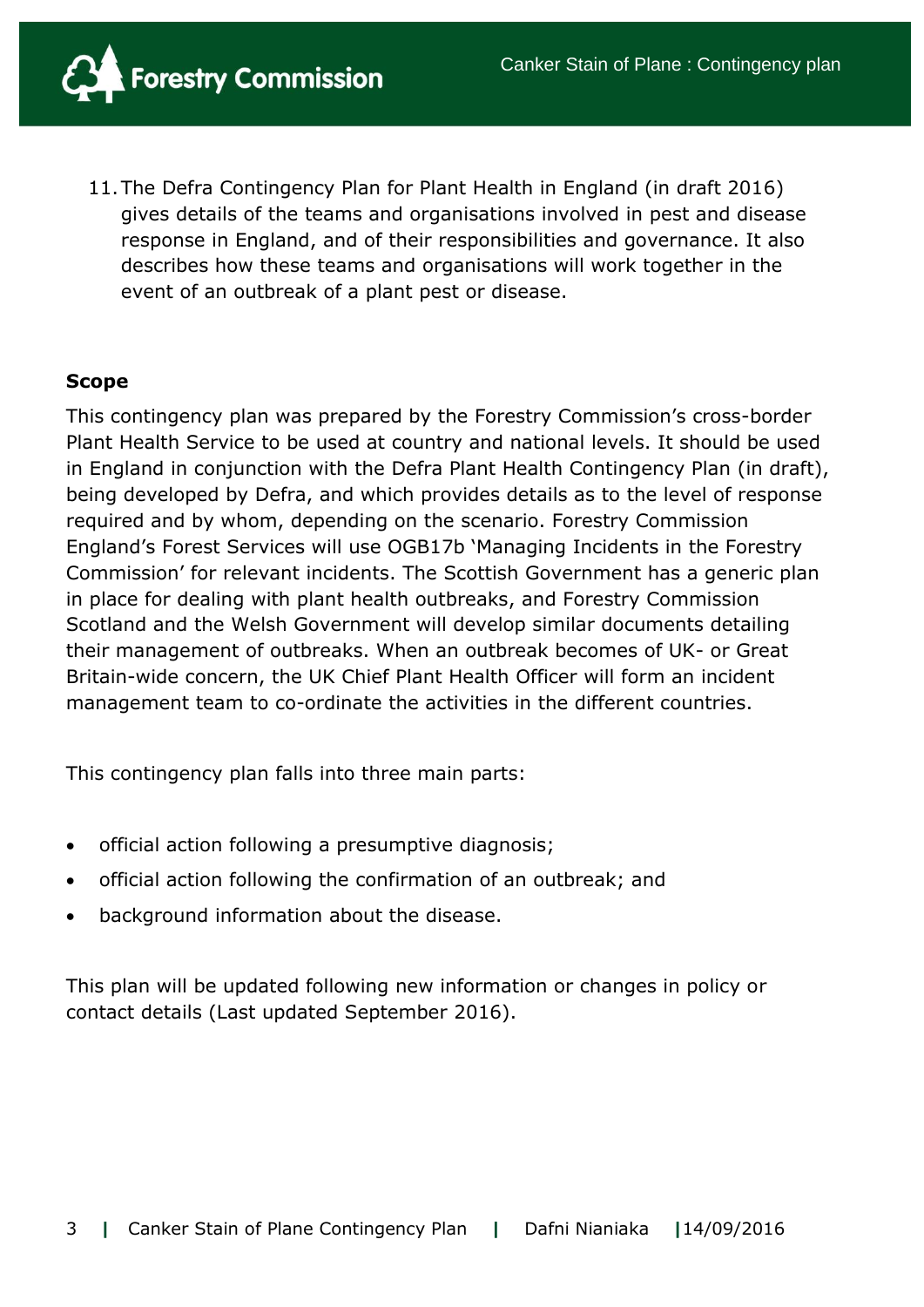

#### **Objectives of this plan**

- To raise awareness of the threat posed by *C. platani,* and thereby ensure that stakeholders are aware of the symptoms it causes.
- To provide guidance on steps to be taken whenever symptoms of *C. platani* infection are observed.
- To ensure that disease outbreaks caused by *C. platani* are managed promptly with the aim of eradicating new pathogen populations.
- To ensure that all relevant staff of the Forestry Commission, other Government agencies, Local Authorities and the London Tree Officers' Association (LTOA) are conversant with the contents of this Contingency Plan so that effective and immediate action is implemented.
- To ensure that good communications are put in place so that all stakeholders (including appropriate media) are kept fully informed of the scale of infestation both at regional and national levels.

## **Anticipation and Assessment**

- 1.1. *Ceratocystis platani* (J.M. Walter) Engelbrecht & Harrington. (Ascomycota: Microascales) is a fungal pathogen which causes a disease commonly known as canker stain of plane, or plane wilt. It colonises the sapwood of *Platanus* species, inciting pronounced xylem staining, severe wilting and tree mortality.
- 1.2. It is considered native in the USA, but an introduced pathogen in Greece, Italy, Switzerland and France. There are unconfirmed reports from Armenia, and it is considered to have been present, but eradicated, from Spain. The rate of northerly spread of the disease in France has increased in recent years.
- 1.3. It is on the EPPO [A2](http://www.eppo.int/QUARANTINE/listA2.htm) list of quarantine species.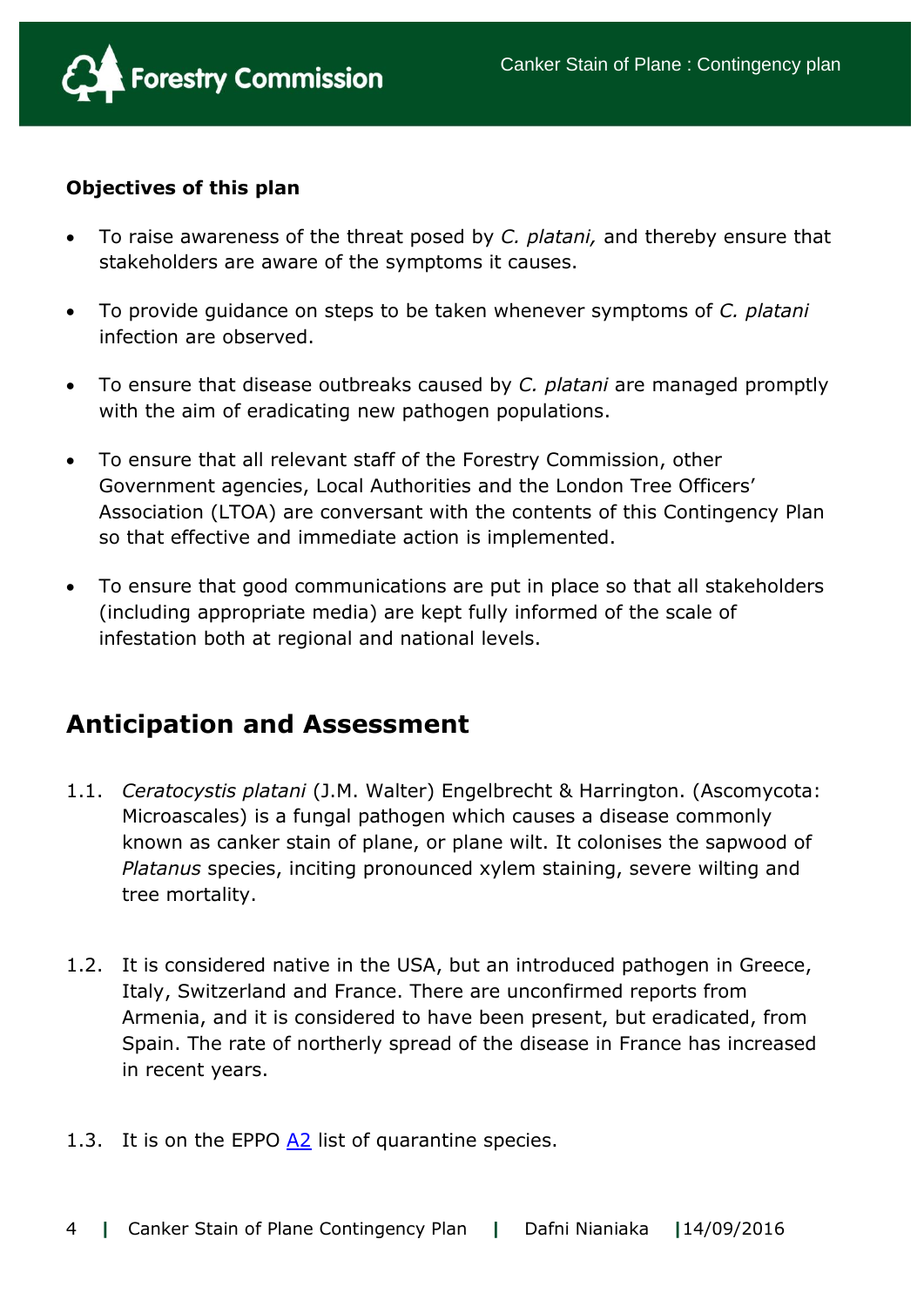

1.4. It is officially absent from the UK, although one case was reported on a London Plane in Guernsey in 2008.

# **Preparation**

- 2.1. *Ceratocystis platani* is listed on the [UK Plant Health Risk Register](https://secure.fera.defra.gov.uk/phiw/riskRegister/) with an unmitigated risk high of 80/125. Plants for planting have been identified as the main pathway risk, along with root contact between mature trees. Infected pruning tools and insects can also aid its spread.
- 2.2. A UK Rapid [Pest Risk Assessment](https://secure.fera.defra.gov.uk/phiw/riskRegister/viewPestRisks.cfm?cslref=22882) for *Ceratocystis platani* was produced in 2013, and a European Food Safety Authority (EFSA) scientific opinion in 2014.
- 2.3. The UK now has protected zone status for *Ceratocystis platani.* Imports of *Platanus* plants from the EU must be plant passported, and there are import restrictions of *Platanus* wood from Armenia, Switzerland and the USA, following amendments to the Plant Health (Forestry) Order in 2013.

#### **Legislation**

2.4. A list of the legislation which might be relevant in a *Ceratocystis platani*  outbreak is given in Appendix 3.

# **Response**

#### **Trigger**

3.1. Protected-zone surveys for *C. platani* are carried out annually in the UK. The LTOA, under contract to the Forestry Commission, has been carrying out surveys in Greater London since 2013, and other survey work is planned or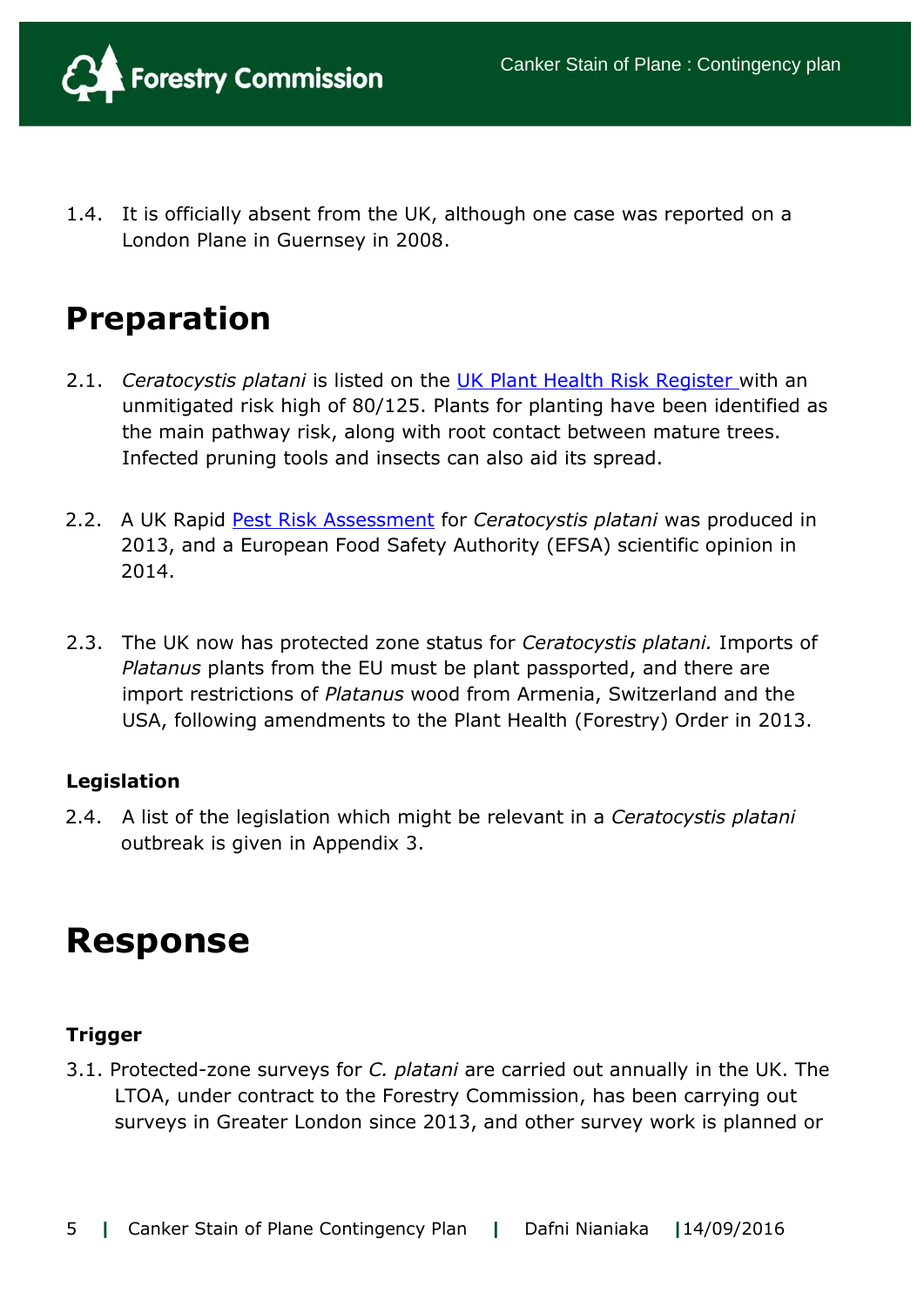

has taken place in Southampton, Bristol and Kent. The key indicators which would trigger a response are findings or reports of:

- the presence of an infected tree in a nursery;
- the presence of an infected tree in the wider environment;
- the presence of the disease in a consignment of imported plants at the point of entry; or
- the presence of the disease in a consignment of imported wood, wood products or wood packaging material at the point of entry.

Detection can be made by the plant health authorities or reported by nursery growers, woodland owners or managers, or members of the public.

### **OFFICIAL ACTION FOLLOWING A PRESUMPTIVE DIAGNOSIS**

#### **Determining the response**

- 3.2. In England, a duty officer from Forestry Commission England or the Animal & Plant Health Agency (APHA) will act as a point of contact for incidents, and it is their job to assign a response officer to incidents when they occur. Similar arrangements are expected to be in place for Scotland and Wales. The response officer investigates and reports back to the Defra Contingency Core Group, which is an 'ad hoc' group put together in response to a notification, and which is usually chaired by the Chief Plant Health Officer. Country teams in Scotland and Wales will fully manage the outbreak in accordance with their own generic contingency plans, but will provide updates to the Defra Contingency Core Group for information purposes, and for Defra to report to the European Commission (EC).
- 3.3. The response officer will gather information including the location, likely origin, host or commodity, level of damage, extent of outbreak, and risk of spread. The composition of the Contingency Core Group will comprise plant health officials and specialists from the Plant Health Risk Group.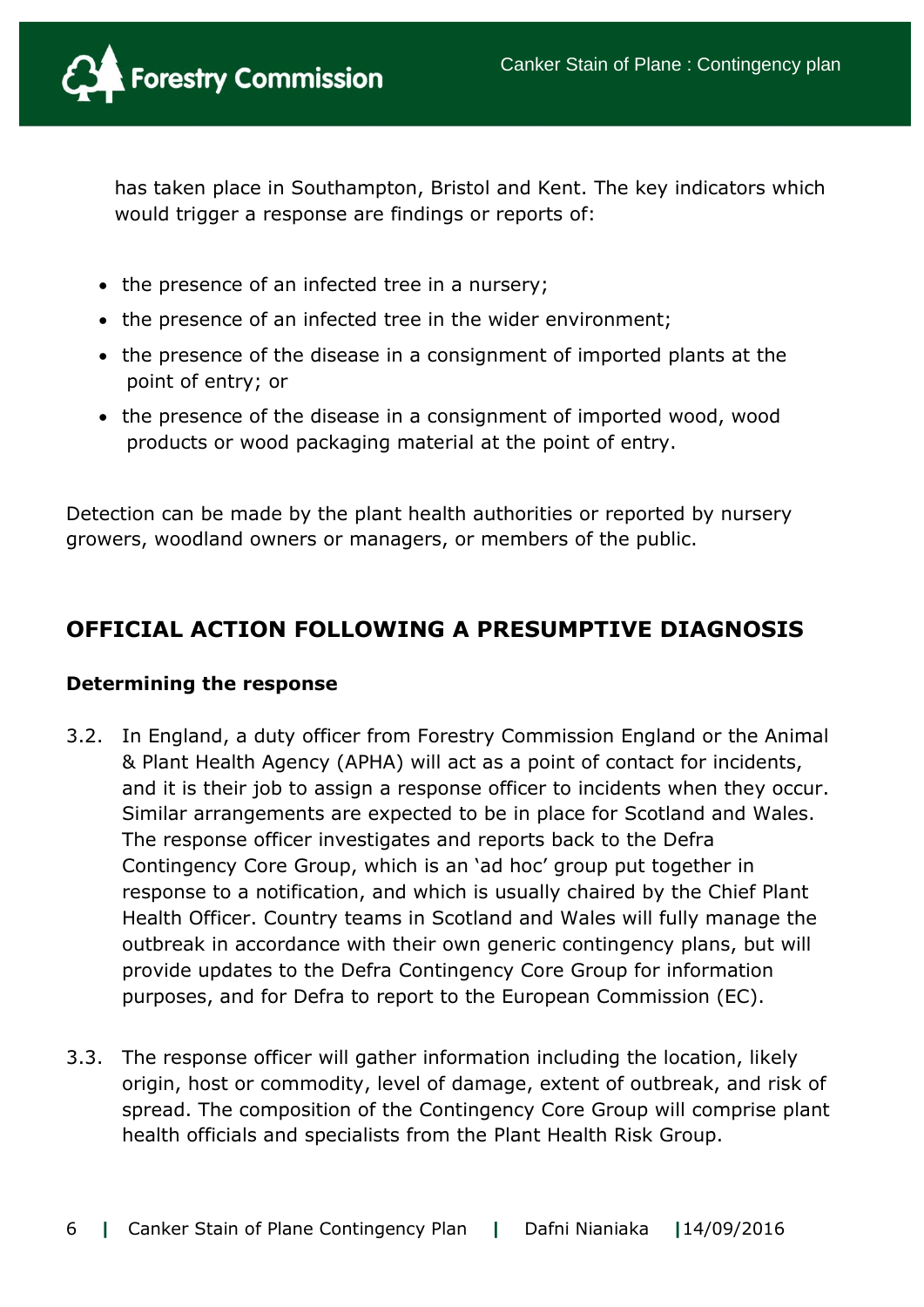

3.4. Based on the information fed back to it, the Contingency Core Group in England will decide upon the alert status (black, amber or red) to be given to the outbreak, and this will determine the level of response. (See Appendix 2 for Alert Status Table.) In Scotland and Wales, the Contingency Core Group can advise on alert status and the appropriate response. If required, the Contingency Core Group will request the relevant organisation/s to set up an Incident Management Team (IMT) to resolve the incident.

#### **Holding consignments and movement / planting restrictions**

3.5. Until further investigation, a containment notice should be served, and no material should leave the outbreak site. Local operations associated with tree management will be halted until such time as the suspected case is confirmed as a false alarm. The extent of the site will be determined by the incident management team controller.

#### **Preliminary trace forwards / trace backwards**

- 3.6. The most likely source of entry is the importation of live trees or planting stock and infected wood from continental Europe [\(Pest Risk Assessment\)](https://secure.fera.defra.gov.uk/phiw/riskRegister/viewPestRisks.cfm?cslref=12294). There has been a requirement since 2013 for importers to notify all *Platanus* imports into England and Wales to APHA, and imports into Scotland to the Horticulture & Marketing Unit of the Scottish Government Rural Payments & Inspections Directorate. (For more information see Appendix 1 - Import Control.)
- 3.7. Depending upon the pathway of entry, tracing forwards and backwards to identify suspect material will be conducted to identify other potentially contaminated stock or sites. This will include suppliers, propagators and wholesalers, and any clonally related or potentially contaminated stocks, where appropriate. Also, the location of the nearest waterways or watercourses should be identified, because spores of the fungus can easily be transported in water. The disease might also be spread on tools, machinery and vehicles, so this should also be investigated. The disease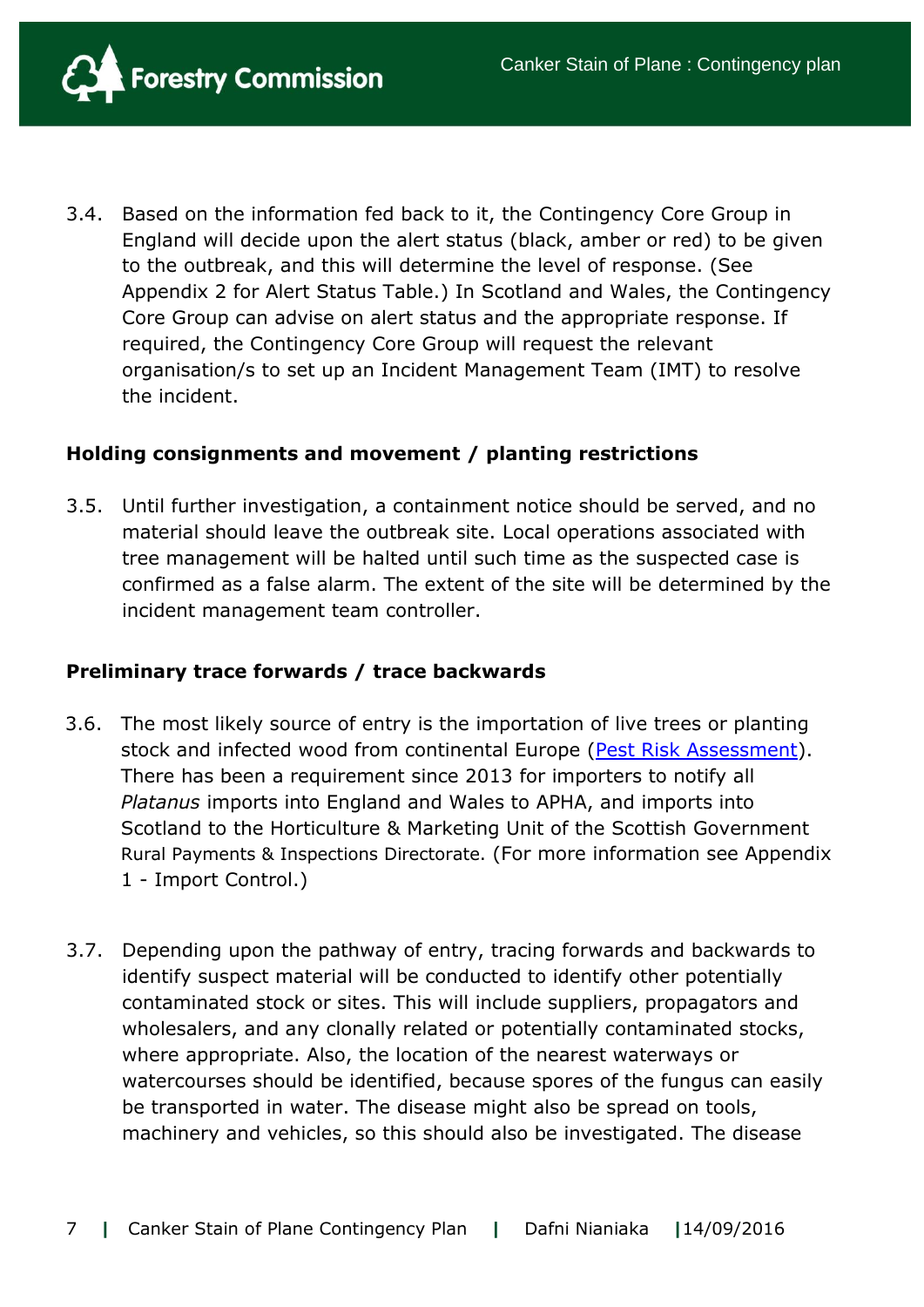

can also be spread through soil or infected plant material, including sawdust.

#### **How to survey to determine whether there is an outbreak**

- 3.8. A new outbreak of *C. platani* is most likely to be detected through specific surveys carried out as part of the annual protected zone surveys, general surveillance by local authorities, or following a [Tree](http://treealert.forestry.gov.uk/) Alert report of a suspected sighting from a landowner/manager, a member of the public, or an [Observatree](http://www.observatree.org.uk/portal/plane-wilt/) volunteer.
- 3.9. For reliable detection and identification of *C. platani* in host material, laboratory testing using **EPPO Standard PM 7/14 (EPPO, 2014)**, or the realtime PCR assay developed by Pilotti et al. (2012), is required.
- 3.10. Follow-up inspections will be undertaken, either by APHA for non-woodland situations or a Forestry Commission England Tree Health Officer for woodlands, to gather information. (The support of the LTOA should be sought if the outbreak is in London or South East England). The information gathered should include:
	- the likely origin of the disease and, if a consignment of a plant and plant product is suspected to be at the origin of the outbreak, details such as other points of destination;
	- the geographical location and ownership of the affected site, including any abiotic factors which might influence the outbreak, e.g. public access, presence of watercourses where *Platanus* trees might have interlocking roots and/or there is boat traffic, and distance from other planting sites with a *Platanus* component etc. Include maps if possible;
	- hosts infected at the site (species, variety, age, proportion of hosts in the wooded area etc.);
	- when and how the pest was detected and identified, and by whom (including photographs of symptoms);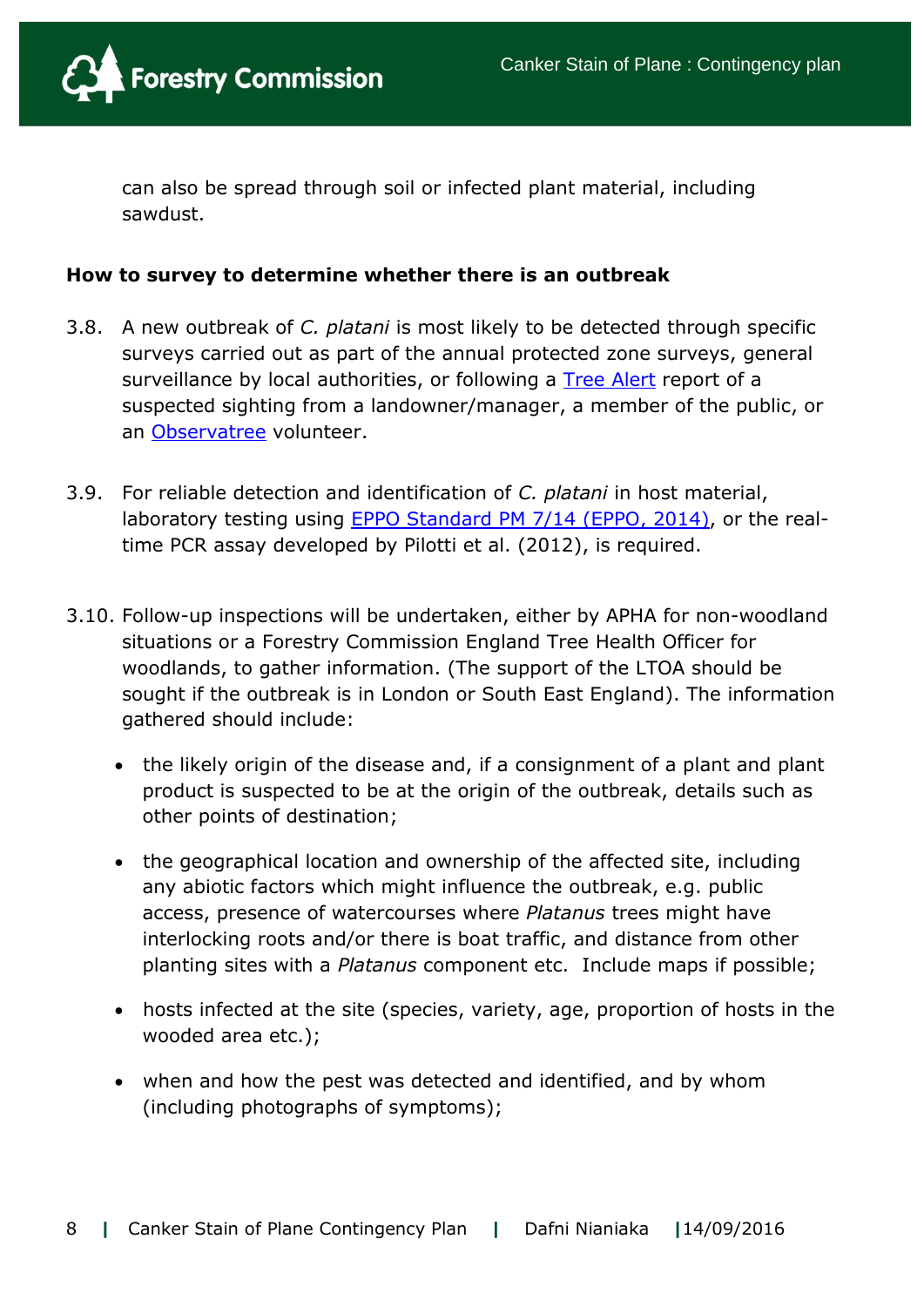

- the level of disease incidence and, where appropriate, any fruiting bodies present;
- the possibility that insects and mammals could have transferred infectious propagules of the pathogen between host plants (although no vector is essentially associated with *C. platani* spread*)*. See the Rapid PRA 2013 for further information;
- the extent and impact of damage (including part/s of host/s affected);
- recent importation/s or movement/s of host plants or host plant products into and out of the affected site;
- movements of people, products, equipment and vehicles, where appropriate;
- ease of access for machinery on to the site;
- relevant treatments applied to host plants which could affect development of symptoms or detection and diagnosis of the disease;
- the history of the disease on the site, place of production, or in the area;
- any urban arboricultural works which might have taken place recently; and
- the likely biodiversity impacts of any control, including any duty of care obligations under the [Natural Environment and Rural Communities](http://www.legislation.gov.uk/ukpga/2006/16/contents)  [\(NERC\) \(2006\) Act.](http://www.legislation.gov.uk/ukpga/2006/16/contents)
- 3.11. Suspect material from infected trees in the wider environment should be either:
	- (a) triple-wrapped in robust plastic bags; or

(b) double-wrapped in robust plastic bags and the bags placed inside a secure box or vial and sent immediately to the Tree Health Diagnostic & Advisory Service at Forest Research for diagnosis, following advance notice. Suspected vectors should be preserved in alcohol and sent in a similar manner. The samples should be accompanied by information about the date when the samples were collected, the location (address,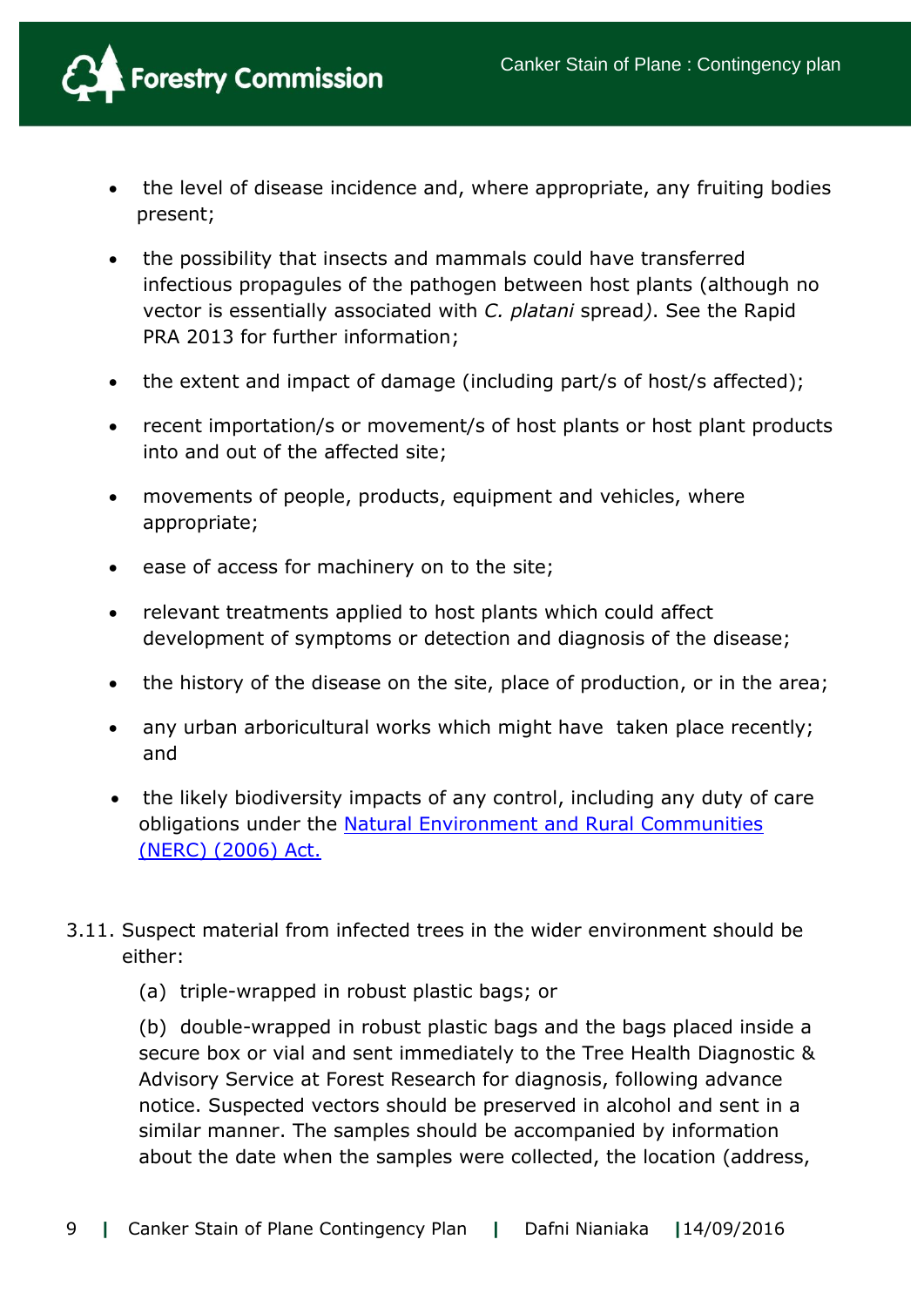

postcode, GPS) and contact details of the person collecting the samples. The address is: Tree Health Diagnostic & Advisory Service, Forest Research, Alice Holt Lodge, Gravel Hill Road, Wrecclesham, Farnham, Surrey, GU10 4LH.

Samples collected from nurseries by APHA's Plant Health & Seeds Inspectorate (PHSI) staff should be sent to Fera Science Limited for analysis.

#### **Confirmation of a new outbreak**

3.12. Positive identification of *C. platani* can only be conducted in the laboratory using defined diagnostic protocols. Where on-site diagnostic systems have been developed, these may be used by a pathologist or a suitably trained and competent plant health officer. Samples should only be removed from the site by trained individuals using safe and appropriate equipment, and operating according to [biosecurity guidelines.](http://www.forestry.gov.uk/england-keepitclean)

### **OFFICIAL ACTION FOLLOWING THE CONFIRMATION OF AN OUTBREAK**

#### **Strategic actions on confirmation**

3.13. Upon positive confirmation the following actions must be initiated:

- notify Westminster Ministers and senior Defra and Forestry Commission officials;
- set up regular meetings with the Lead Government Department (LGD) to keep partners aware of the current status, actions and possible future requirements, and to agree a communications strategy. (The frequency of the meetings can be determined by the scale of the outbreak.);
- notify the Devolved Administrations and the EC; and
- inform and discuss with stakeholders.
- If the outbreak is in London or South-East England, consider including the LTOA in LGD meetings to help with public and stakeholder outreach.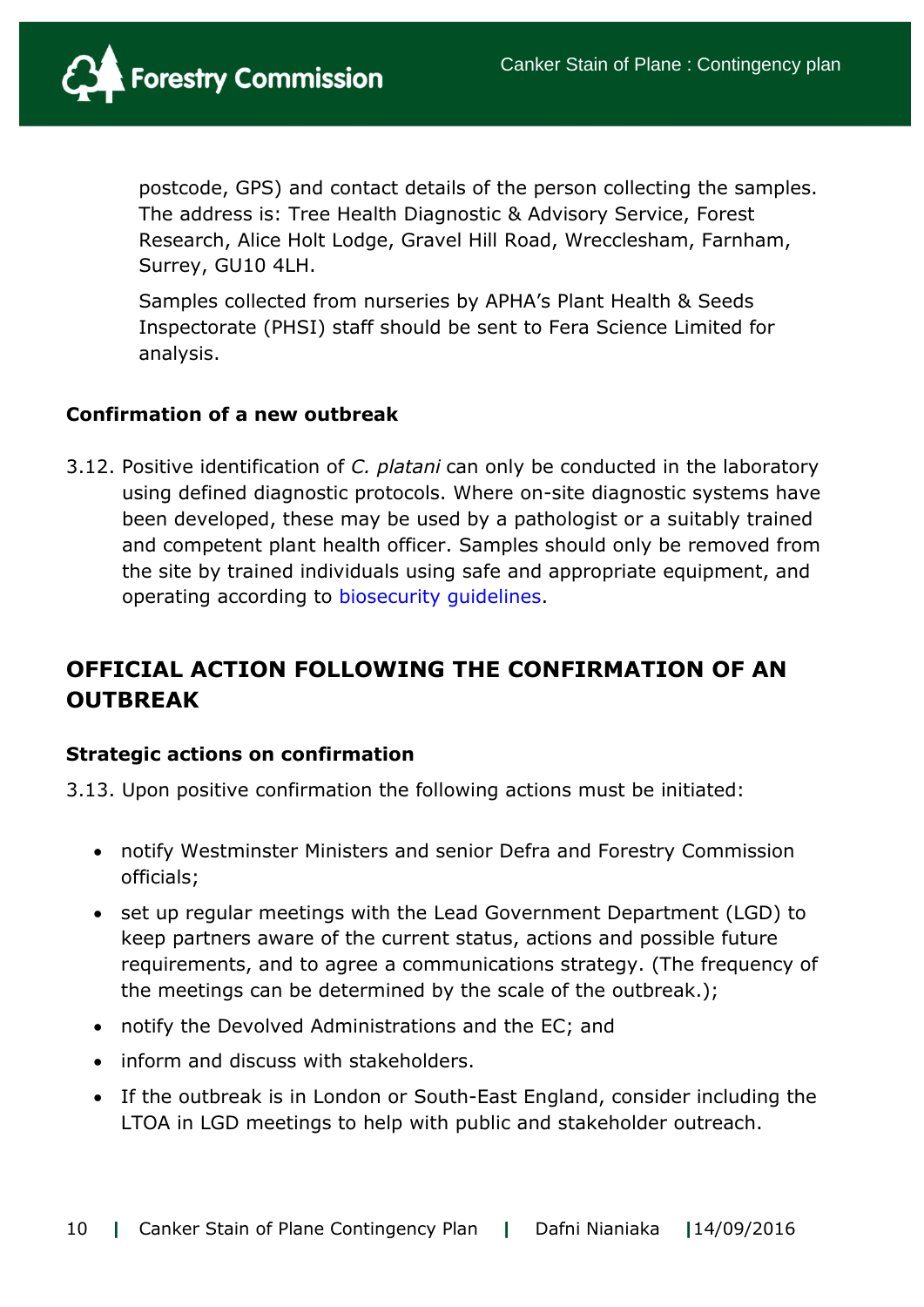

- 3.14. In most instances where the outbreak is in woodland or parkland, Forestry Commission England is likely to appoint an incident controller and an incident management team. APHA would take the lead for outbreaks in commercial trade and nurseries. In Wales the Welsh Government, with Natural Resource Wales's support, would take the lead in woodland situations. Forestry Commission England's Forest Services will work to the generic Defra contingency plan (in draft), which will be enacted in response to a confirmed outbreak. Forestry Commission Scotland and the Welsh Government will have similar documents detailing their management of outbreaks.
- 3.15. Initial efforts will be directed towards eradicating new outbreaks following the procedures set out below. Failing eradication, efforts will concentrate on containment.

#### **Communication**

3.16. The Incident Controller sets up a management structure to deliver functions of incident management. The outbreak will determine the size and nature of the management structure. Identification of and liaison with key stakeholders is a crucial part of this process. See para 3.28 'Public outreach'.

#### **Surveillance**

- 3.17. All *Platanus* trees within a 1km radius of infected *Platanus* trees will be inspected for signs of *C. platani* to determine the extent of the outbreak*.* (Many city authorities hold databases of tree species and locations, and assistance should be sought from local tree officers.) The 1km radius has been set on a precautionary basis that insect or mammal transfer of spores is feasible, although it is understood to be a low risk and unlikely.
- 3.18. Other surveillance includes a follow-up survey to identify any infected trees which might have been missed, and to determine the outer extent of the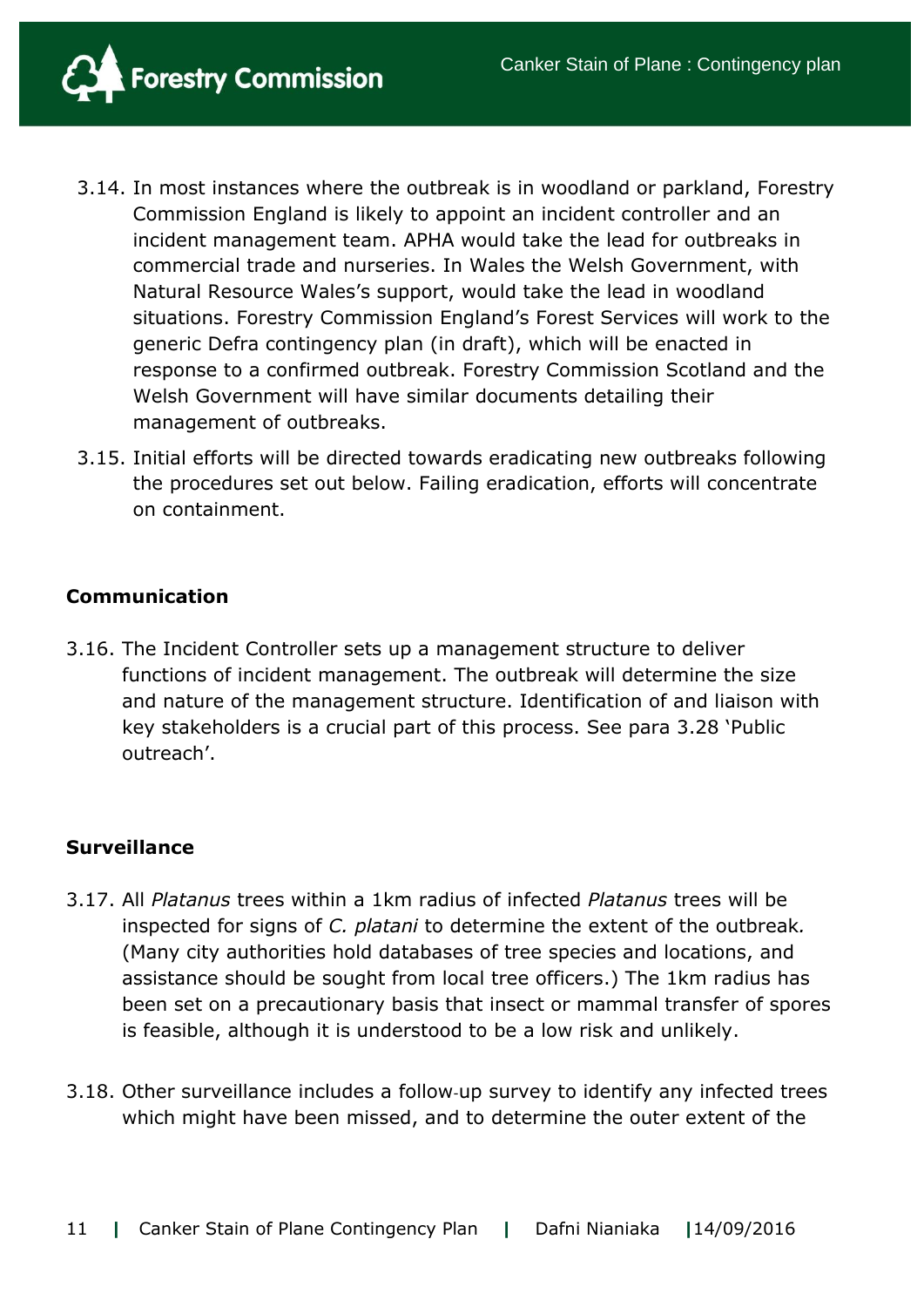

outbreak. The public will also be encouraged to look for any symptomatic trees, with resources available on the [Observatree](http://www.observatree.org.uk/portal/plane-wilt/) website.

#### **Demarcated zones**

- 3.19. A 1km demarcated zone will be established around infected trees, where all *Platanus* trees will be assessed for the presence of *C. platani*. There must be restrictions on movements of infected material both within and outside this zone. The size of the demarcated zone might need to be extended along the watercourses if there are watercourses within the zone with *Platanus* roots extending into the water, particularly if there is boat traffic, which can damage trunks and root systems.
- 3.20. Nurseries within the 1km demarcated zone will be inspected for the presence of *C. platani* and have their plant passporting for *Platanus* plants suspended until the presence or absence of *C. platani,* both within the nursery and within the 1km zone, can be determined.

#### **Tracing forwards / backwards**

3.21. If the infected trees have been recently planted, i.e. within the previous two years, the source of the plants must be traced back to the supplying nursery, and the nursery must be inspected by APHA for the presence of *C. platani*. In addition, any supplies of *Platanus* planting material from the nursery over the previous two to three years should be traced to their final planting sites, and inspected for the presence of *C. platani*.

#### **Pest management procedures**

3.22. Depending on the location of the new outbreak, Statutory Plant Health Notices (SPHNs) will be issued by either the Forestry Commission (in woodland and parkland situations) or APHA. Timely issue of and response to these and subsequent actions is essential if new outbreaks are to be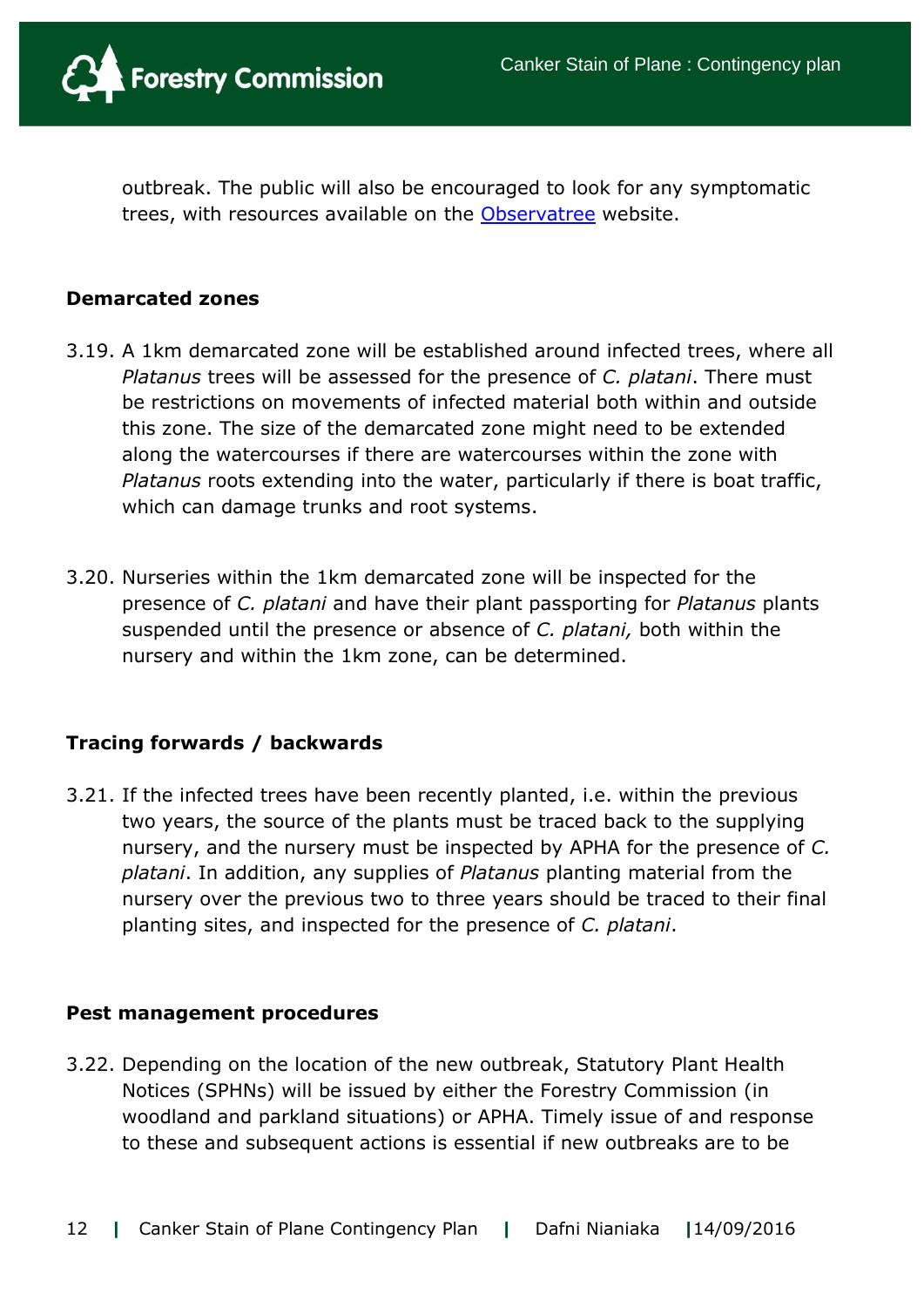

contained and eradicated. It should be made clear at the outset that the costs of any direct or remedial actions required for the removal or management of the infected trees will be borne by the landowner. The Forestry Commission or APHA will also need to consider whether direct intervention by government in terms of action to remove and treat infected material is required to ensure a rapid response to reduce the risk of spread.

#### **Disposal**

- 3.23. The most effective method of dealing with a tree infected with *C. platani* is to fell the tree and burn the infected material. The roots can interlock, so those trees in immediate proximity should also be felled and burned. (The definition of proximity will need to be considered on a case-by-case basis, particularly with reference to the potential for there to be interlocking roots and movement of spores via watercourses and soil water). As a precaution those visually healthy trees within 50m should also be considered for felling and destruction.
- 3.24. Trees, including the branch and round wood, which are felled to eradicate *C. platani* infections must be destroyed, preferably on site by burning, or by burning as close as possible within the demarcated area designated for this purpose. (Burning must comply with appropriate waste management regulations administered by the Environment Agency in England, the Scottish Environment Protection Agency (SEPA), and Natural Resources Wales). Forestry Commission England has a [framework contract](https://www.contractsfinder.service.gov.uk/Notice/7ec376eb-6a9e-4119-827f-3af3017a5de1) in place for a mobile incinerator which could be used if necessary.
- 3.25. Good practice would be to remove the entire tree, including the stump, because it can still be, or become, infected. However, this might be difficult in an urban environment, in which case treatment of the stump with an application herbicide should be carried out instead to prevent re-growth from the roots and stump. However, if the mycelium of the pathogen is not in the roots, felling the tree at the base can separate a healthy stump from a diseased crown. Panconesi (1999) recommends that if infection is present in the roots of the tree, the whole infected tree and all surrounding Platanus trees need to be removed, because the pathogen can survive for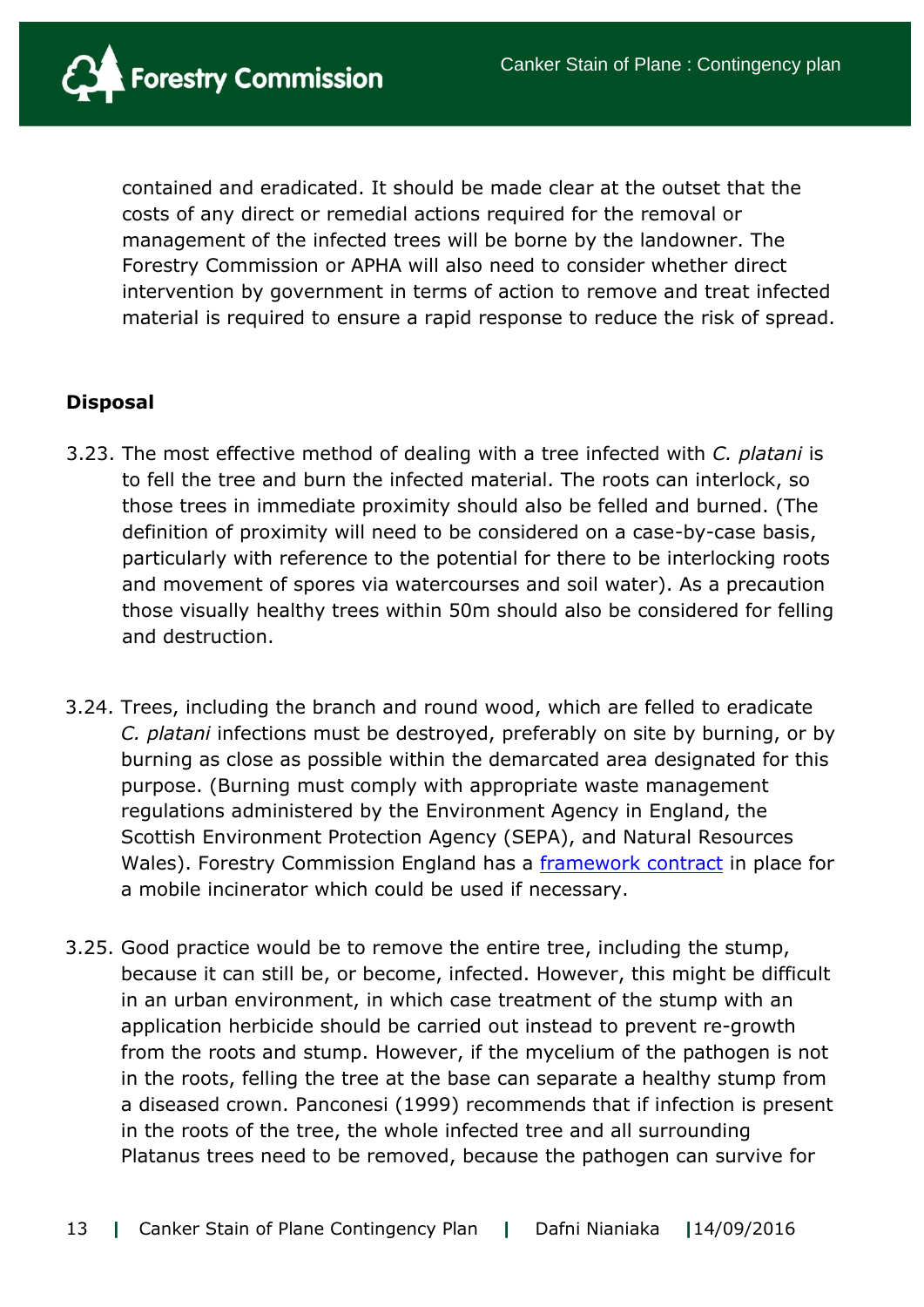

long periods in the roots, and is readily spread through root anastomoses between neighbouring trees.

- 3.26. Although the EFSA considers deep burial of infected or suspected infected material to be an option, it is on the proviso that it is entombed and will not be disturbed or moved for many years, even decades. The spores are able to persist in soil and woody material for a considerable time, so no soil from infected sites should be moved or disturbed if possible. The pathogen can also survive for several months or years as chlamydospores in the wood of diseased trees. (Grosclaude et al., 1996; Engelbrecht et al., 2004)
- 3.27. If material has to be moved from site it should be transported, with a protective covering ensuring all material is contained, to a licensed incinerator. Because the fungus is a wound pathogen, care should be taken to avoid damaging any susceptible trees in close proximity to the operation. It is critical that all material is removed safely from the site, because even sawdust from *C. platani*-colonised sapwood can be a source of inoculum and can be dispersed by wind and water, leading to infection via wounds on otherwise healthy trees. (See appendix 1.) Large sheets should be placed on the ground to capture all leaf litter, and any remnants collected using an industrial vacuum cleaner once larger pieces have been disposed of. Similar procedures have been used in the recent outbreaks of *C. platani* along the Canal du Midi in France

[\(http://archives.eppo.int/EPPOReporting/2005/Rse-0511.pdf](http://archives.eppo.int/EPPOReporting/2005/Rse-0511.pdf) ), where the trees were also treated with a systemic herbicide to kill the tree and help contain the disease. Because the spores can survive in the soil for several months (Mutto Accordi 1989), there should be a restriction on movements of potentially contaminated soil. All equipment used in the felling and disposal process should be thoroughly cleaned and disinfected, along with any personal protection equipment used.

#### **Public outreach**

3.28. It is crucial to have the support of key sectors of the public, e.g. ramblers, and key stakeholders, such as tree officers, woodland owners and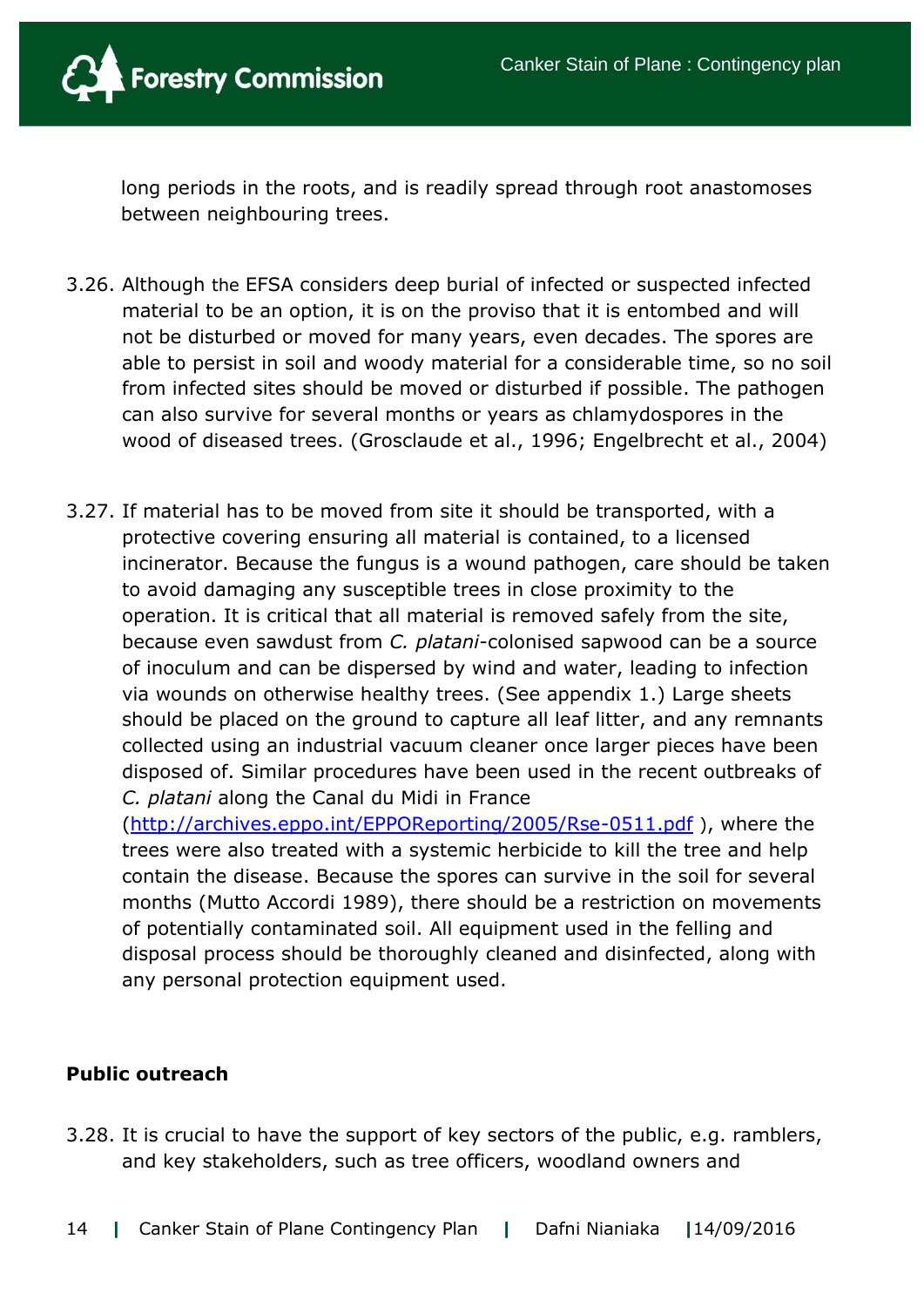

managers etc, for the management programme and to help with general surveillance. Engaging these groups, and especially key stakeholders, will require the provision of timely, balanced and accurate information about monitoring and control. It will also make people aware of opportunities for them to participate in monitoring and reporting suspected cases using the on-line reporting tool **Tree Alert**. Information, subject to available budget, can be made available through newspapers, radio, TV, the internet and social and specialist media, and should be targeted locally, especially within the infested and regulated area/s. Consideration should be given to targeting audiences at a national level as well if it is thought possible that the disease might be present elsewhere.

3.29. It is important to provide information on the location and size of the infested and regulated areas, statutory and voluntary responsibilities, and estimated rates of spread, management options, pathways along which the pest might have arrived and could be dispersed, and what people can do to help, especially in terms of monitoring. Managing this level of public and stakeholder engagement will require a central administration office capable of handling a large numbers of enquiries and able to provide general and specific information. Liaison with communications and press teams from other countries might be required for cross-border outbreaks. If the outbreak is in London the LTOA has agreed to help with communicating the outbreak and the implications to the public.

#### **Review measures in the case of prolonged official action**

- 3.30. Where eradication proves not to be possible, the focus should move from working to eradicate the outbreak to containing it as much as possible. A review of the management programme should be undertaken regularly (at least annually) to determine the success and cost-effectiveness of the measures in the longer term. This review will involve consultation with stakeholders and should include:
	- evaluation of the effectiveness of current measures;
	- evaluation of the economic impact and cost-effectiveness of continuing existing measures;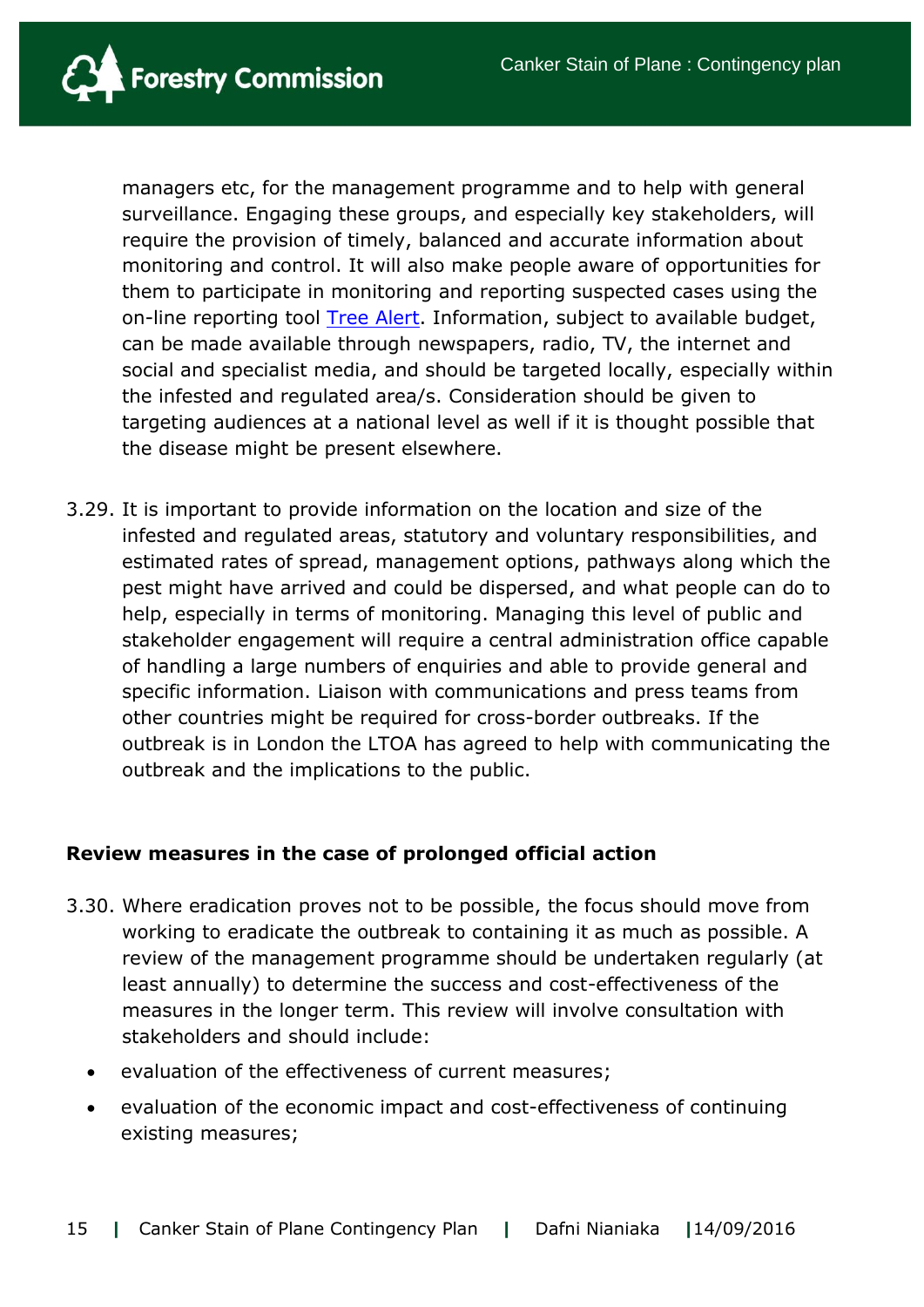

- consideration of further measures to strengthen containment and eradication actions;
- consideration of statutory obligations and impact on import and export procedures; and
- consideration of alternative approaches or the cessation of statutory action.

#### **Criteria for declaring a change of policy and reviewing the contingency plan**

3.31. This and other contingency plans will be reviewed annually to accommodate any significant changes in pest/pathogen distribution, dispersal, refinement of surveillance techniques, and changes in legislation or policy. When and if policy makers in the country or countries affected deem that eradication is no longer achievable, there will be a move towards containment. The criteria for determining such a break point could be based on a percentage of host species lost, a set number of hectares lost, the number of individual outbreaks, the resources needed, or a combination of these, but this will be determined by the policy makers in the country or countries affected. Further details can be found in the Defra generic plan.

In circumstances where official action is no longer considered appropriate, stakeholders should be consulted, and a timetable and mechanism agreed, for the removal of official measures and for the dissemination of information about managing the pest as appropriate.

The plan should only be re-consulted upon if significant new information is presented which affects the approach to outbreak management.

# **Recovery**

4.1. A site can be deemed to be in recovery when annual monitoring indicates no presence of the disease for three years.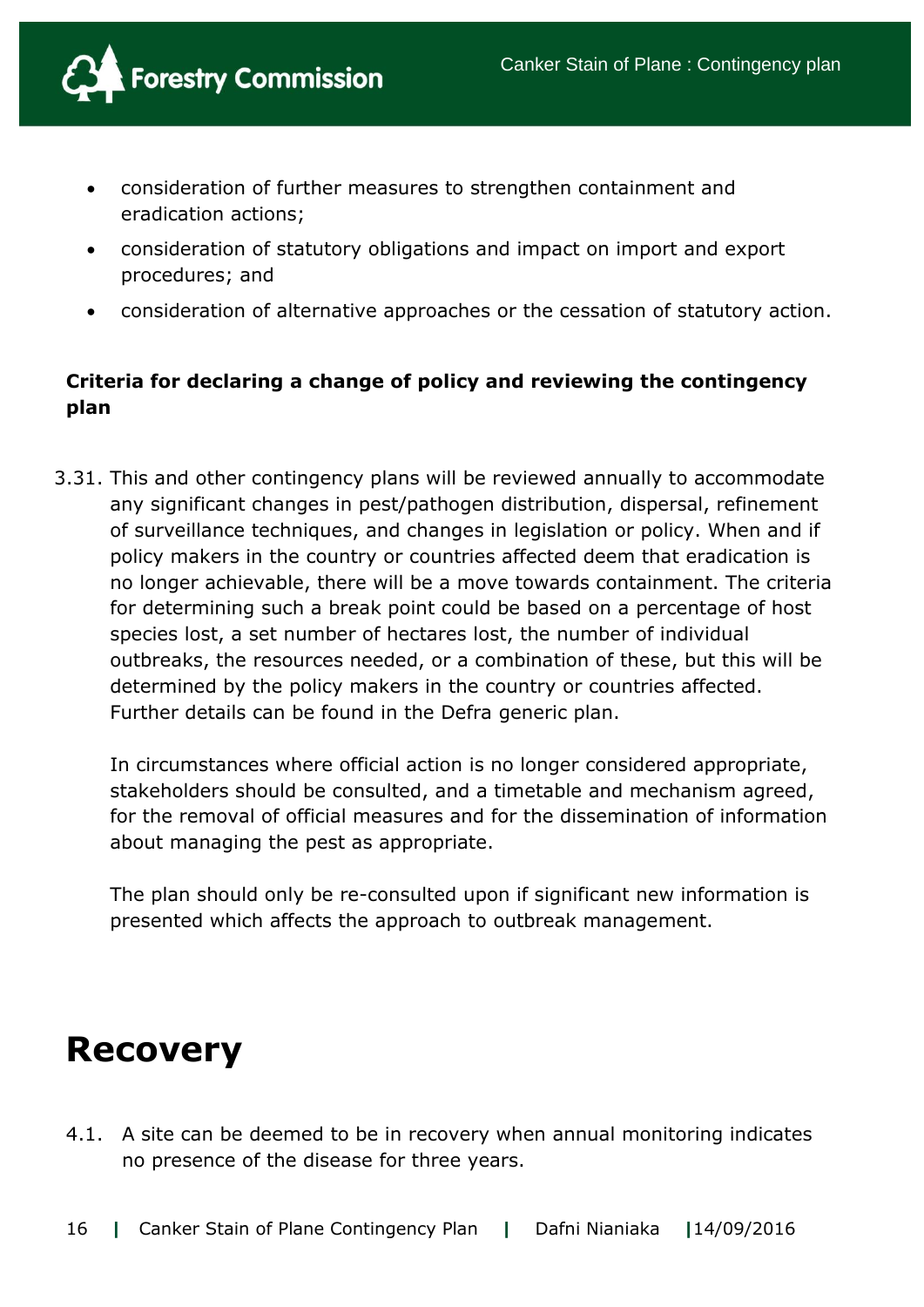

4.2. Other considerations - Research has taken place to test the potential resistance or tolerance of a clone between *Platanus occidentalis* and *Platanus orientalis*. Tolerant *Platanus* species have been planted in France. (https://www.researchgate.net/publication/229525430 First\_hybrid\_plane [\\_trees\\_to\\_show\\_resistance\\_against\\_canker\\_stain\\_Ceratocystis\\_fimbriata\\_f](https://www.researchgate.net/publication/229525430_First_hybrid_plane_trees_to_show_resistance_against_canker_stain_Ceratocystis_fimbriata_f_sp_platani) [\\_sp\\_platani\)](https://www.researchgate.net/publication/229525430_First_hybrid_plane_trees_to_show_resistance_against_canker_stain_Ceratocystis_fimbriata_f_sp_platani)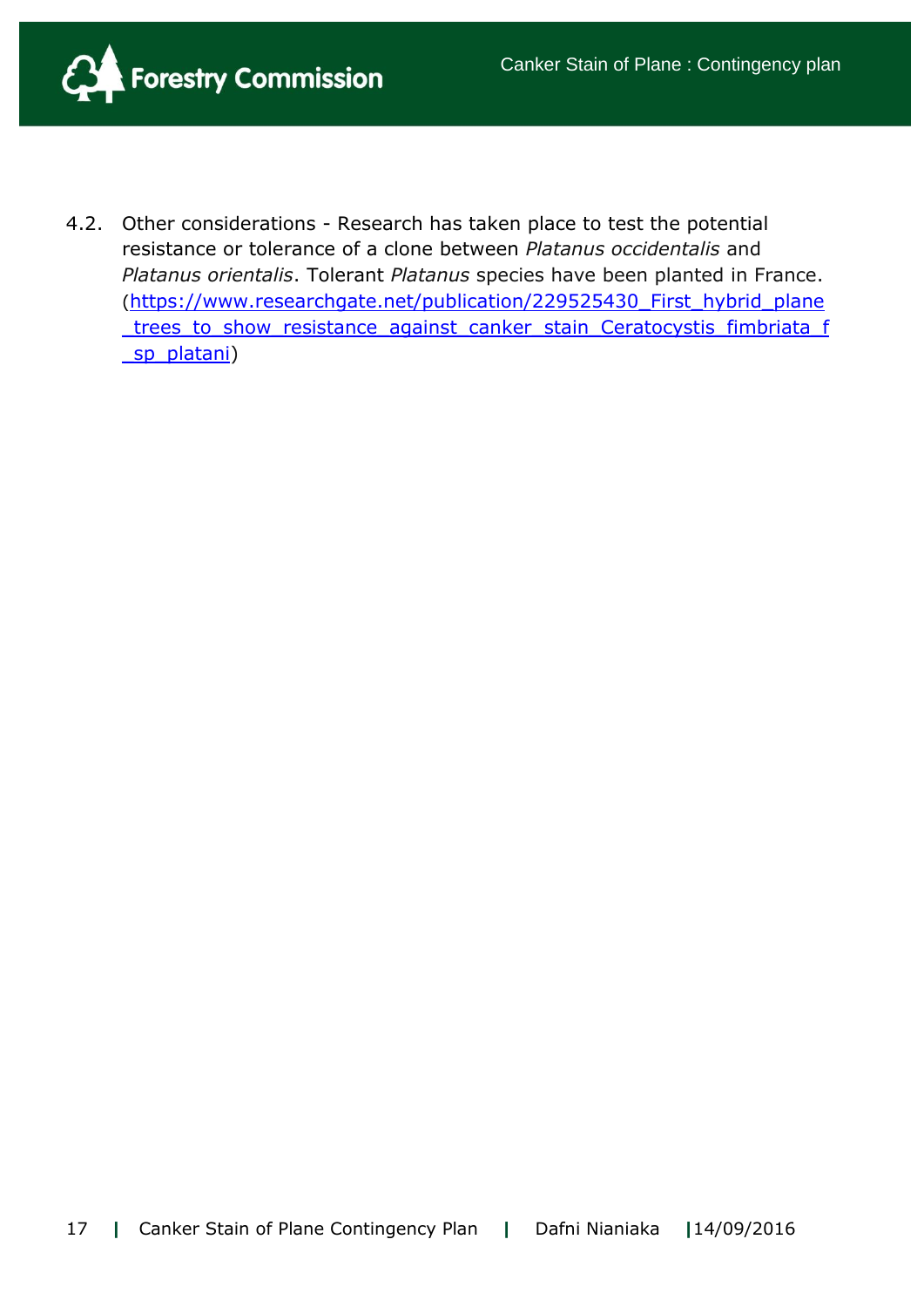

### **Appendix 1: Pest background information for** *Ceratocystis platani*

The pathogen was originally described as *Endoconidiophora fimbriata* f. sp. *Platani,* and later transferred to the genus *Ceratocystis,* with inclusion in the *Ceratocystis fimbriata* species complex as *C. fimbriata* f. sp. *platani*. However, revision of this species complex based on new data resulted in the organism being raised from *forma specialis* level (*C. fimbriata* f. sp. *platani*) to species level (*Ceratocystis platani*)*.*

| Species name:   | Ceratocystis platani (Walter) Engelbrecht & Harrington                               |  |  |
|-----------------|--------------------------------------------------------------------------------------|--|--|
| Synonyms:       | Endoconidiophora fimbriata (Ellis & Halsted) Davidson f.sp.<br><i>platani</i> Walter |  |  |
|                 | Common names: Canker stain of plane, plane wilt (English)                            |  |  |
| UK risk rating: | Unmitigated 80/125<br>Mitigated 40/125                                               |  |  |
| EU status:      | Present                                                                              |  |  |
| EPPO status:    | A2 list no. 136; EC Annex designation II/A2                                          |  |  |
| UK status:      | Currently unreported in the UK                                                       |  |  |

#### **Hosts**

The only confirmed hosts of *C. platani* are three species of the genus *Platanus*:

- *Platanus occidentalis* L. (American sycamore) eastern North America;
- *Platanus orientalis* L. (Oriental plane); and
- *Platanus* x *acerifolia* Ait. (Willd.) (London plane), a natural hybrid of the above two species.

*Platanus orientalis* and *P.* x *acerifolia* are extremely susceptible to the disease, whilst *P. occidentalis* is less so.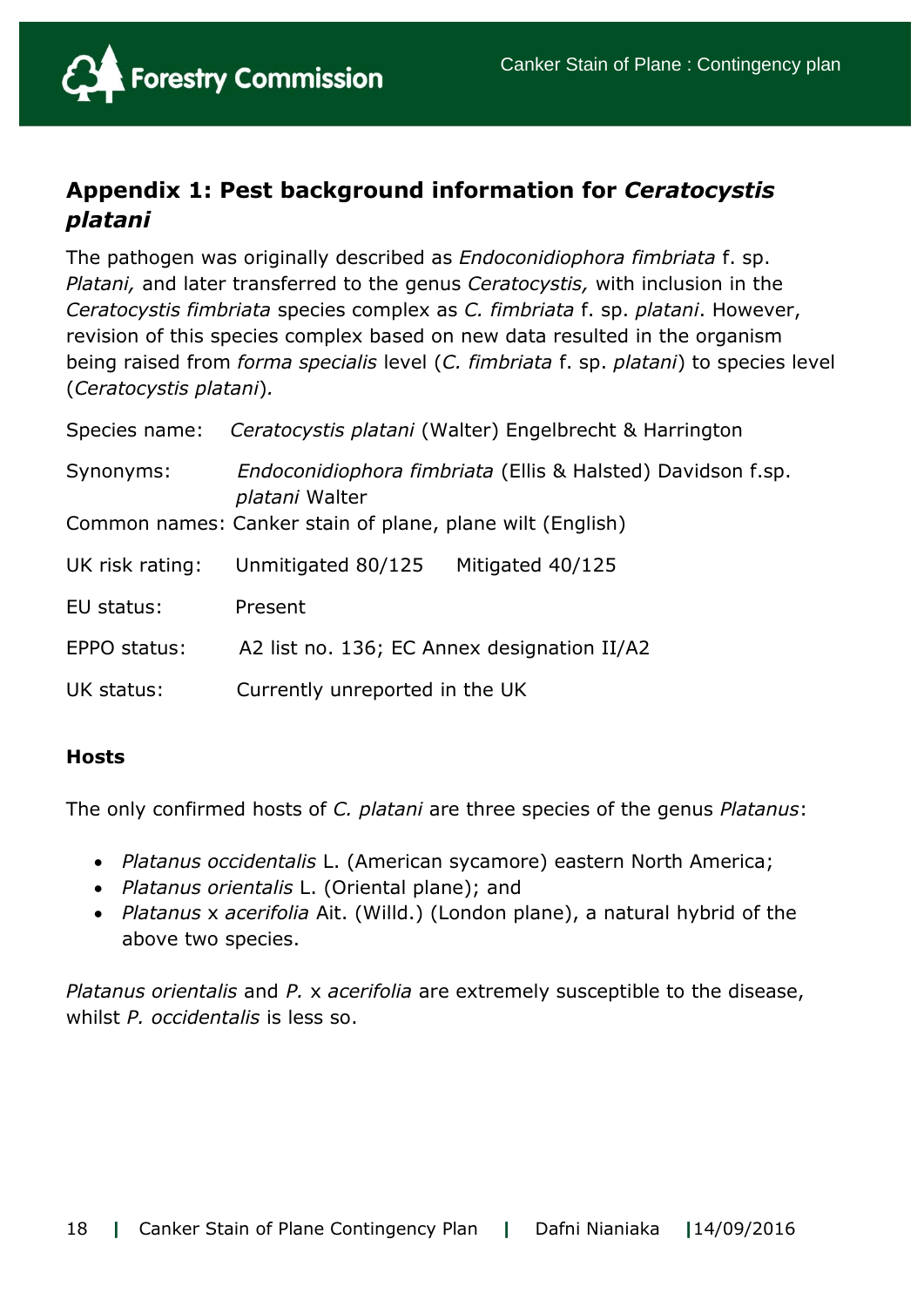

#### **Life cycle and symptoms**

*Ceratocystis platani* infects plane trees (*Platanus* spp.) at any time of the year, subject to temperature, by entering through wounds and extending into the sapwood, where it causes xylem staining and blockage of water. This results in sudden wilting of part or all of the crown, often followed by tree mortality. The staining caused by the pest can extend longitudinally in the sapwood at a rate of 50–100 cm per year, and reach the heartwood along the medullary rays. Infected trees exhibit sparse, chlorotic foliage and sunken, elongated or lens-shaped cankers on branches or the main stem, which then become roughened and black with age.

The fungus does not grow below  $10^0$ C, and its most favourable period for infection and disease development is May to September. The spores of *C. platani* germinate when they come into contact with a freshly made wound, and then colonise the exposed tissues and invade the underlying sapwood, where it develops both longitudinally and tangentially. Asexual spores (conidia) of the pathogen start to appear 2-8 days following infection, visible as a light grey powdery layer on the wound (mainly pruning cuts), with sexual spores (ascospores) forming slightly later. Chlamydospores might also be produced inside the xylem vessels. Once in the host, the fungus moves through the xylem as a wilt pathogen, as well as causing bark cankers (See Figure 1.) It can survive for several months or years as chlamydospores in the wood of diseased trees, and for up to 3-4 months in soil during the winter.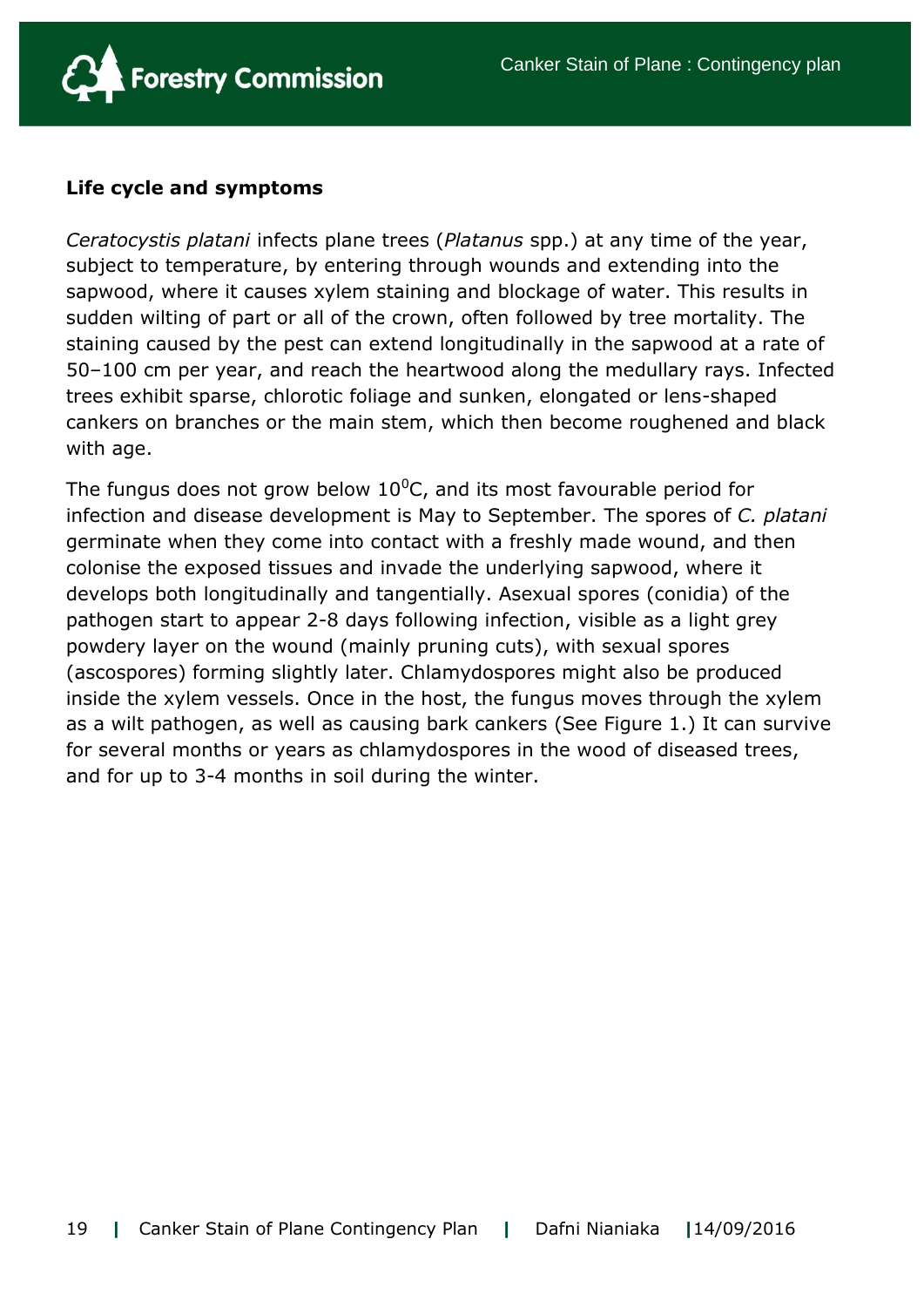



Figure 1 – *Ceratocystis platani* life cycle. Source N. Soulioti, Institute of Mediterranean Forest Ecosystems, Athens, Greece

*C. platani* inoculum (ascospores, conidia) can be spread by weather-related factors (rain, wind, wind-driven rain), and air-borne inoculum of *C. platani* has been detected 200m from the closest infected *Platanus*. Spores can also be washed down from canker surfaces by rain water into the soil at the base of the trees. The main sources of inoculum comprise spores, as well as the frass produced by some insects as they tunnel into infected trees.Inoculum can also be dispersed by insects, small rodents and birds, although spread via birds or rodents is considered insignificant. (See Figure 1.)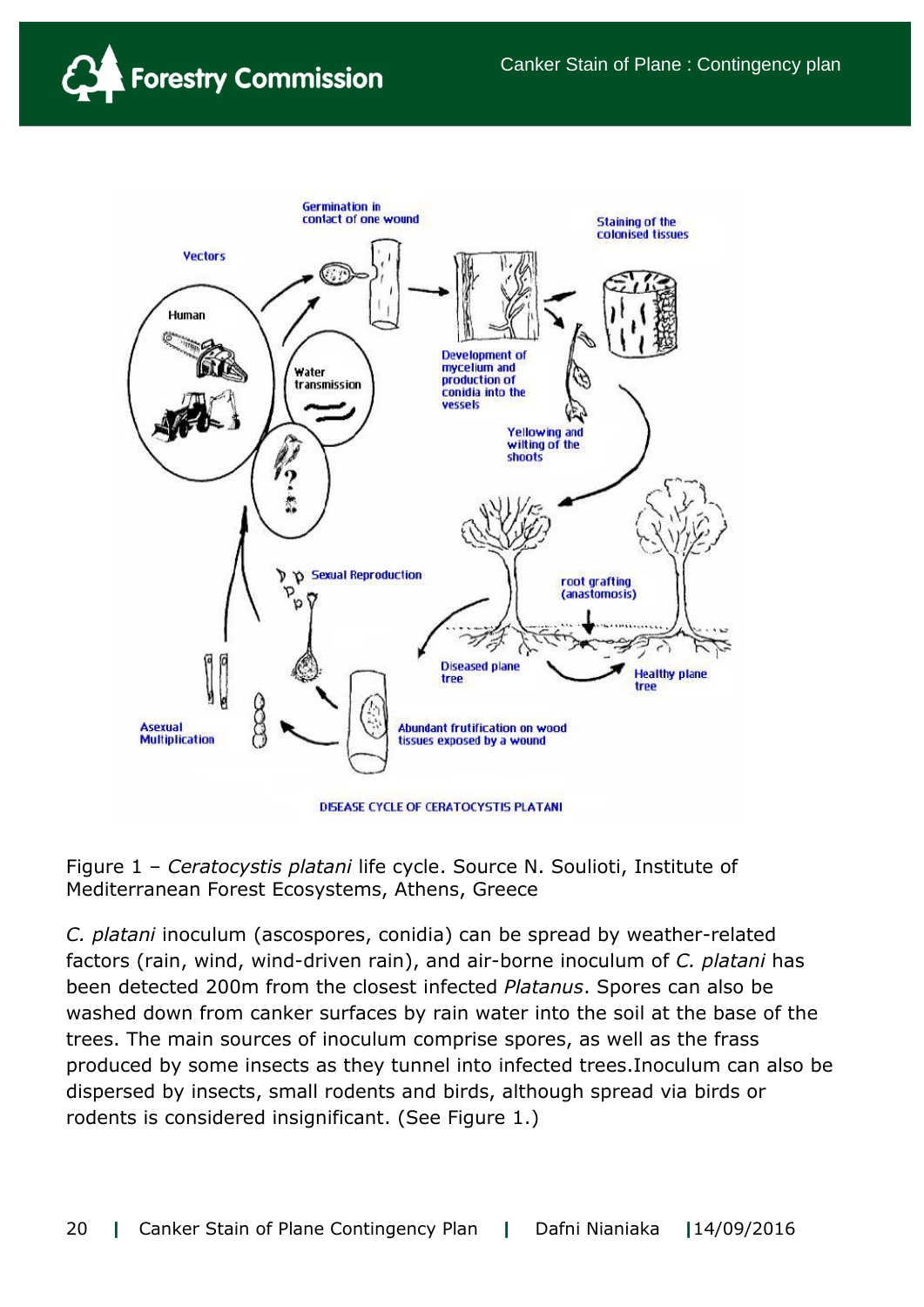

Spores, and frass or sawdust which contain the fungus, can also be dispersed in waterways, such as streams, rivers, drains and canals. Water is an important means of dispersal: woody material, including logs and pieces of branches from infected dead *Platanus* trees, as well as spores of *C. platani*, can be carried downstream, creating new infection foci in trees planted along rivers and water channels. In the outbreak along Canal du Midi, it is believed that the disease has been spread in the canal water, and infection has entered the trees through wounds on their roots caused by boats bumping into the canal banks.

Another means of *C. platani* natural spread is through root anastomosis (grafting) and root wounding. *Platanus* trees can grow close together along streams and rivers, and in this environment roots can graft together; likewise, in urban areas the roots of planted lines of trees can also anastomose. In such cases, once the pathogen is established in one tree, it can spread to neighbouring trees through the grafted root systems.

#### **Symptoms**

Single trees or groups of trees in a row of *Platanus* can be affected. A single branch with sparse, somewhat chlorotic foliage or wilting foliage is usually seen first, and later more extensive dieback of the crown. (Figure 2) Wilting occurs most often in the spring and summer, and typically the wilted leaves dry out, but do not fall immediately.

Infected trees or branches develop extensive lens-shaped lesions which affect the phloem, cambium and extensive areas of the sapwood. In the centre of the lesion, the necrotic bark becomes pale-brown and cracked, and the margins show no wound callus formation. (Figure 3) On thin-barked trees it can appear as sunken, dark, elongated spots, with orange/purple streaking around the margins. In thicker-barked trees the bark cankers can become roughened and black with age, and the only external signs of cankering might be vertical cracks.

When the bark is pared away, leopard-like dots (brown to dark violet) appear in the outer wood. Cross-sections of affected branches show bluish-black, or brown, spindle-shaped patches, extending radially and more or less side by side. The staining in the sapwood can extend longitudinally at a rate of 50–100cm per year, and can reach the heartwood along the medullary rays. An expanding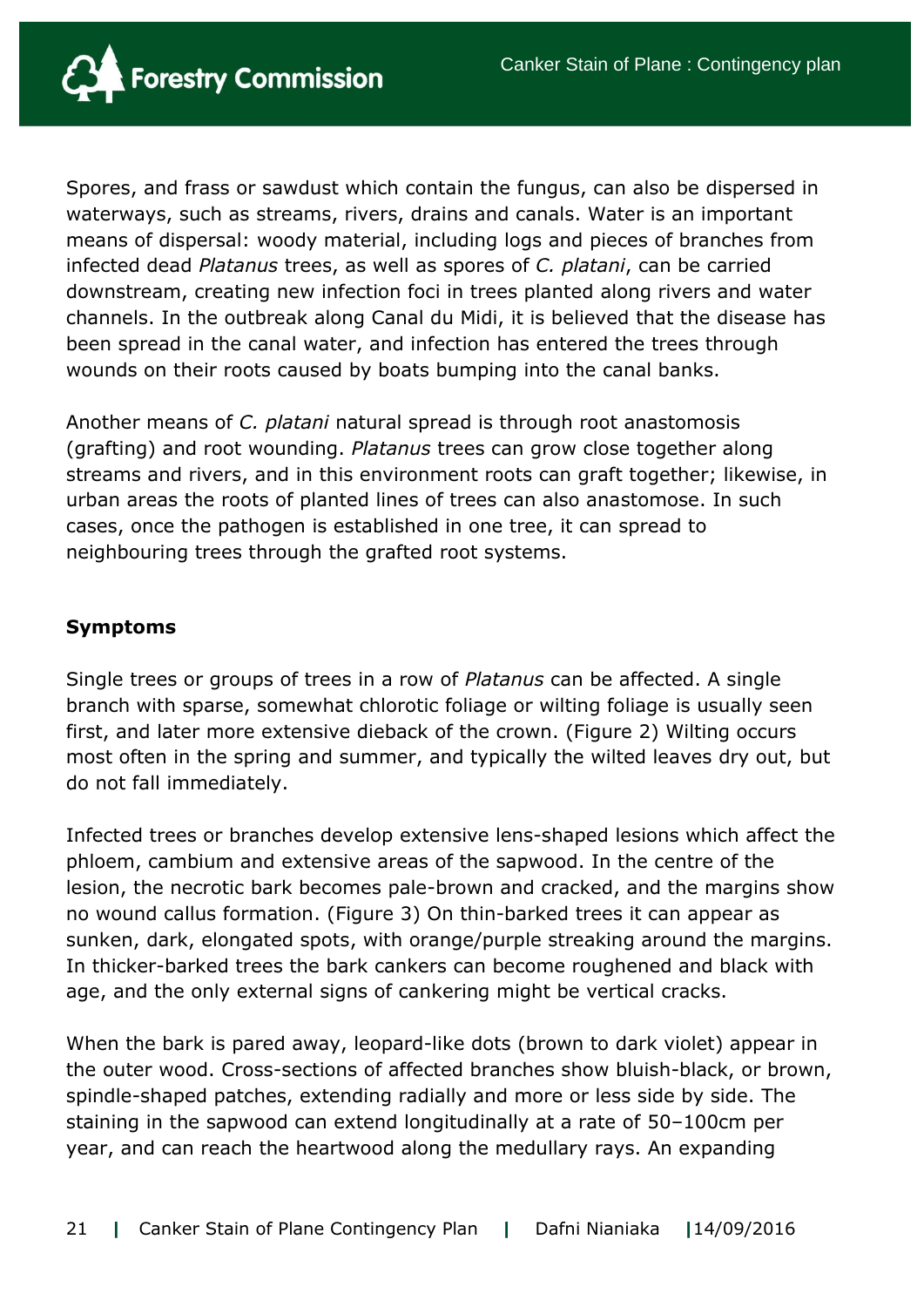

canker can kill a tree of 30-40cm diameter in 3-4 years, and a large, vigorous tree in 4-7 years.

The FC [Pest Alert factsheet](http://www.forestry.gov.uk/pdf/FCPH-PW.pdf/$FILE/FCPH-PW.pdf) provides further details of symptoms of the disease.





Figure 2 – Advanced symptoms such as canopy thinning caused by *C. platani*. Source A. Vigouroux, ENSA

Figure 3 – Invasion of bark on tree stems *C. platani*. Source A. Vigouroux, ENSA



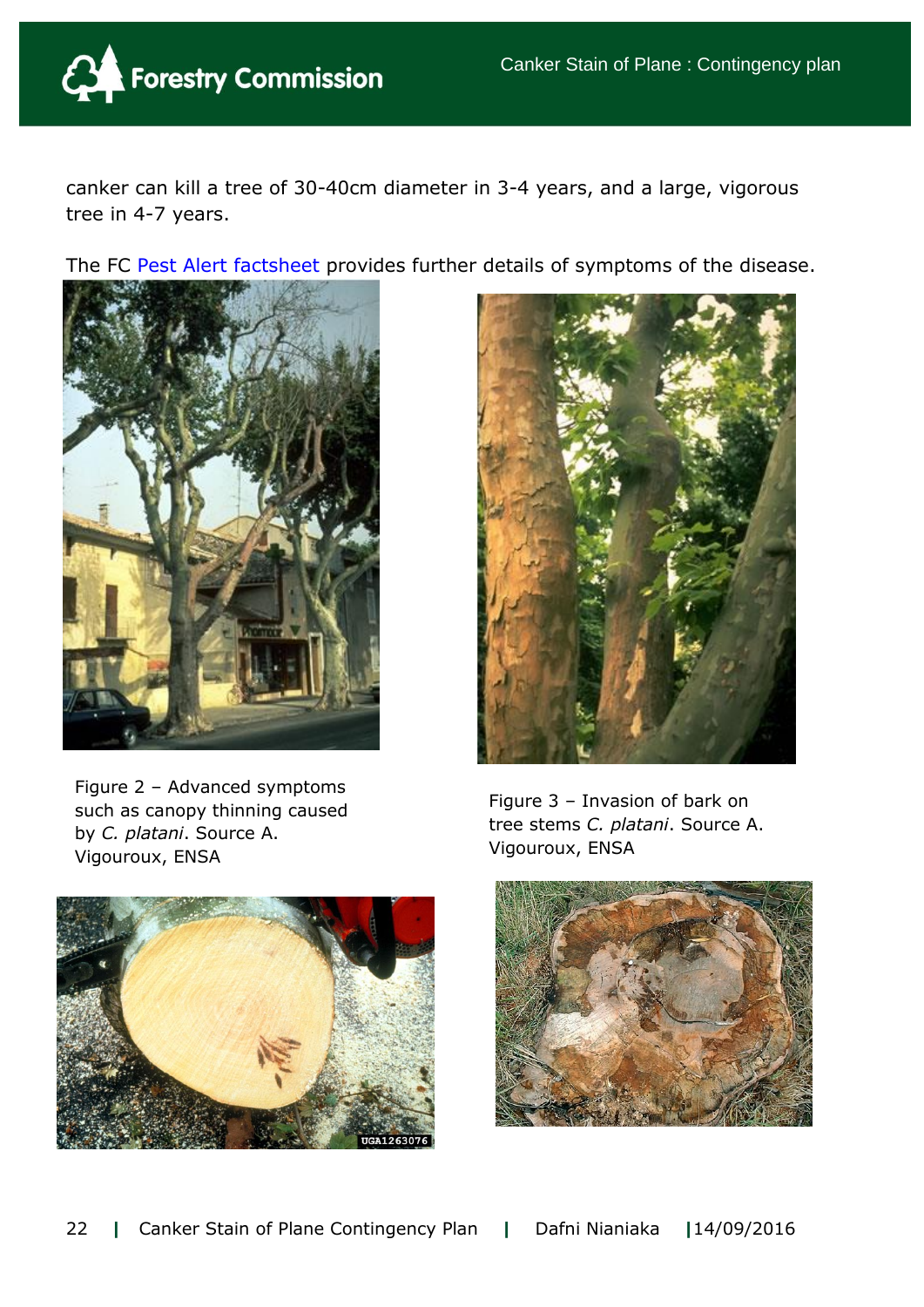

Figure 4 – Early stages of *C. platani*. Source A. Vigouroux, ENSA

Figure 5 – Extensive staining of stump infected with *C. platani*. Source: F. Maire



Figure 5- Gradual progression of infection caused by *C platani* Source: John Parker (LTOA)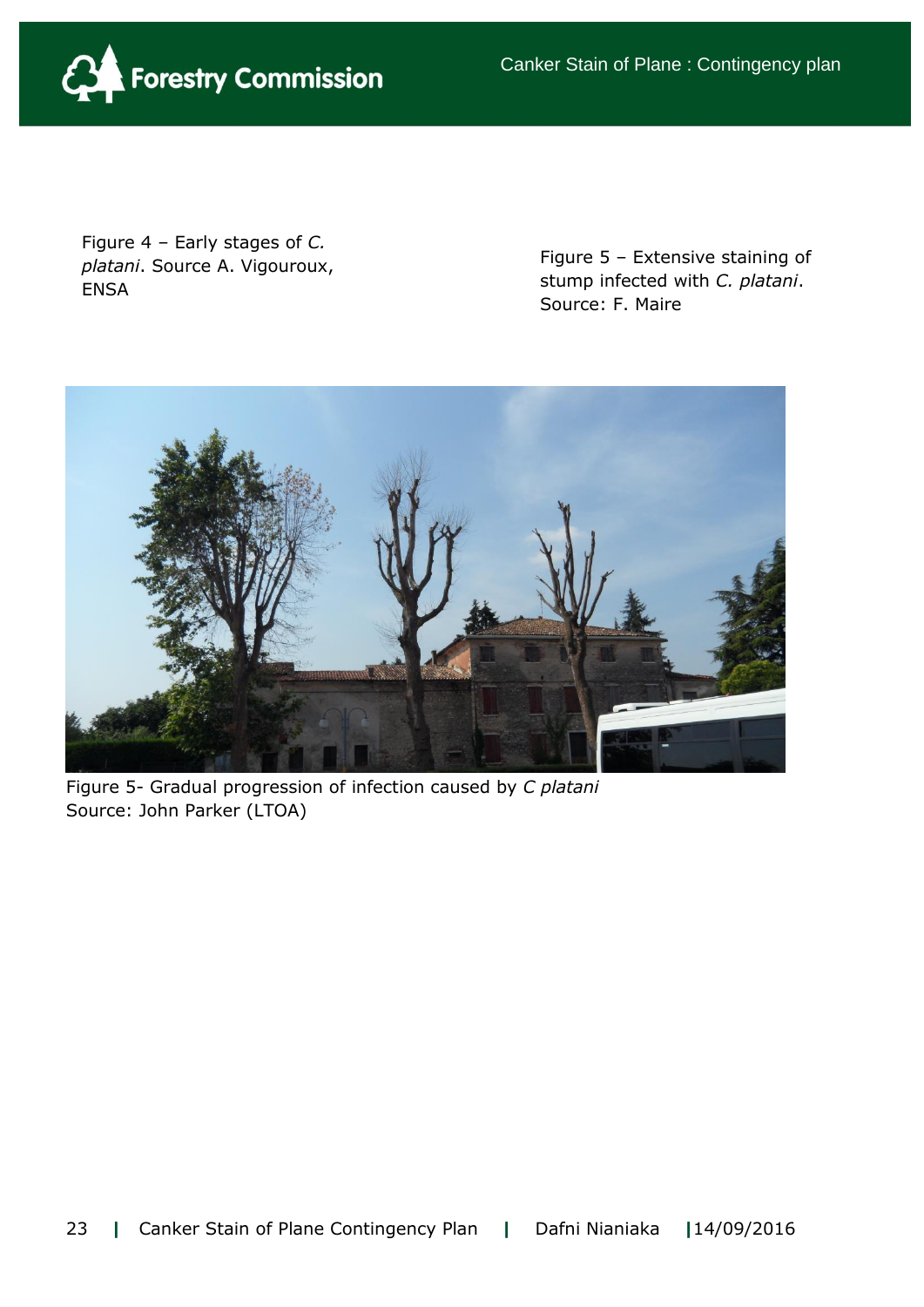

#### **Distribution of the organism**

*Ceratocystis platani* is thought to be indigenous to North America, and to have been introduced into Europe during World War 2, into the Naples area of Italy. It is believed it came in on infected wooden packaging material containing military supplies. Since then the disease has spread to Greece, southern France, Spain (where it has been declared eradicated) and Switzerland, with unconfirmed reports of it in Armenia.



Figure 6. Distribution as of December 2015 of *Ceratocystis platani.* Circles represent national records, crosses represent subnational records. (EPPO PQR database)

#### **Damage impact and controls**

If *C. platani* were to become established in Britain, it could pose a serious threat to the various *Platanus* species present, although uncertainty remains about its rate of spread. For example, in France [\(http://archives.eppo.int/EPPOReporting/2005/Rse-0511.pdf\)](http://archives.eppo.int/EPPOReporting/2005/Rse-0511.pdf) where Plane trees are abundant throughout, there has been ample opportunity for the disease to have spread much further than its current extent. In the eastern USA, before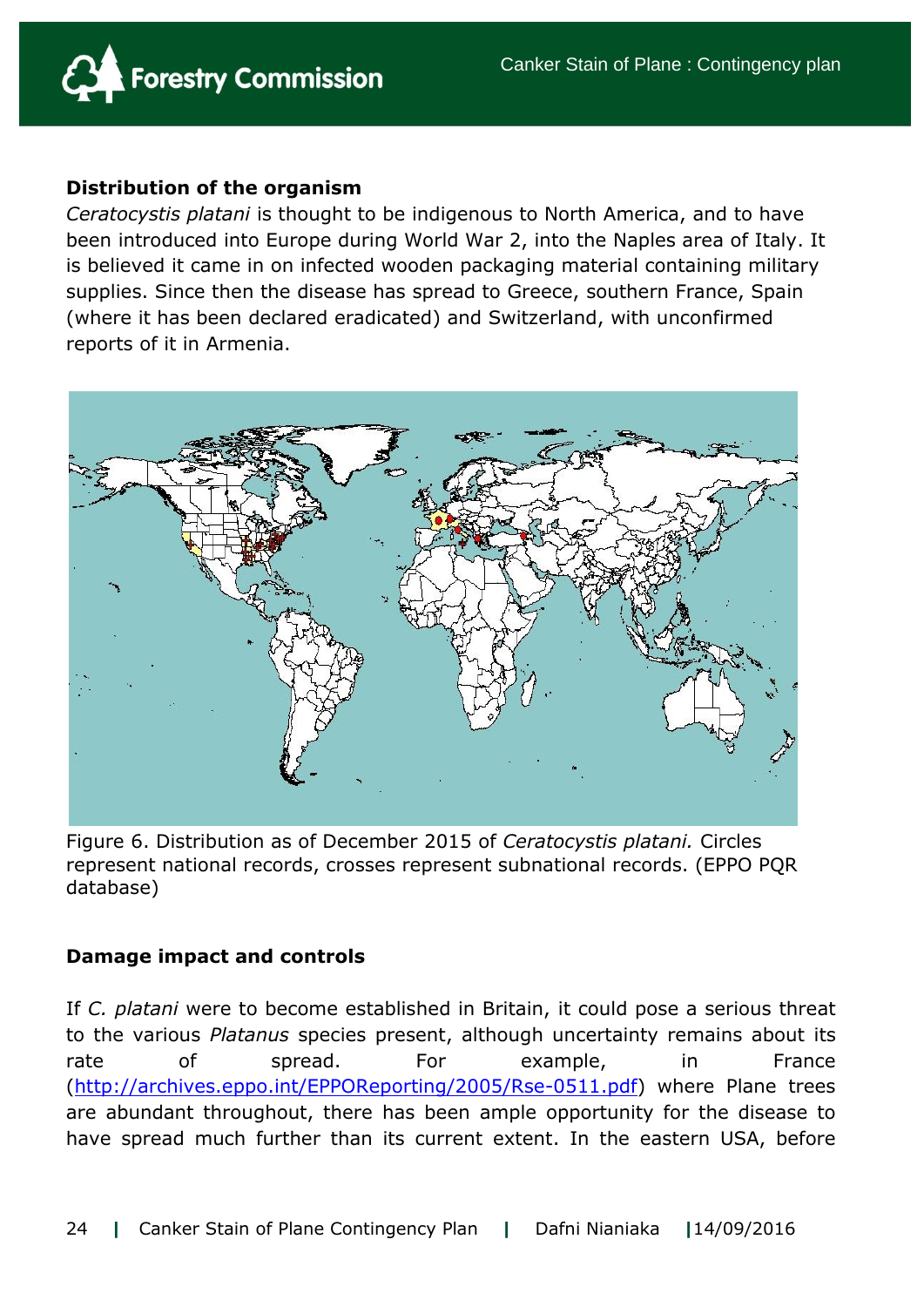

1950, canker stain attacked 3.8% of the trees, and up to 80% in some towns. However, the disease appears to have lost importance in the US. In south-east France, *C. platani* has caused serious losses to shade trees. In Marseille, after a first phase of infection starting in 1945, 1850 *Platanus* trees averaging 110 years old were killed between 1960 and 1972 (about 13% of the initial population). The disease spread out of the city and into the next département (Vaucluse), where infected trees died in 3-7 years. The fungus invaded northern Italy in a few years and killed many trees, especially in young row plantings.

Because *C. platani* is classed as a quarantine organism, there is a requirement to report trees that are suspected of being infected. It can persist in infected wood, so the removal and burning of all infected material is considered the safest form of control, although the EFSA does also consider deep burial an option provided that the soil is not disturbed for a number of years.

There are no approved chemical treatments available, although authorities in France have been experimenting with fungicides to try and control the Canal Du Midi outbreak in Carcasonne. Some hybrid clones have been identified which show disease resistance or tolerance, and are being used to replant in areas where infected trees have been removed.

The most effective controls other than removal and burning are the stringent use of biosecurity practices, including disinfecting of pruning equipment and careful selection of planting stock from areas which are known to be disease free. Alternative broadleaf trees, such as Mulberry, are being considered as alternatives to Platanus, and are being used extensively in cities such as Paris and Tehran.

#### **Main pathways**

Apart from natural spread via air-borne or water-borne propagules, insect vectors or root anastomoses, there are a number of pathways that could allow *C. platani* to enter the UK and spread. It is accepted that this pest can spread over long distances via the movement of infected host plants for planting (rootstocks, grafted plants and scions). Infected wood or wood packaging material is another pathway, because *C. platani* can survive and sporulate heavily on cut wood surfaces, and wood can also contain long-lived chlamydospores. Pruning or treefelling equipment which has been used on infected trees and not cleaned and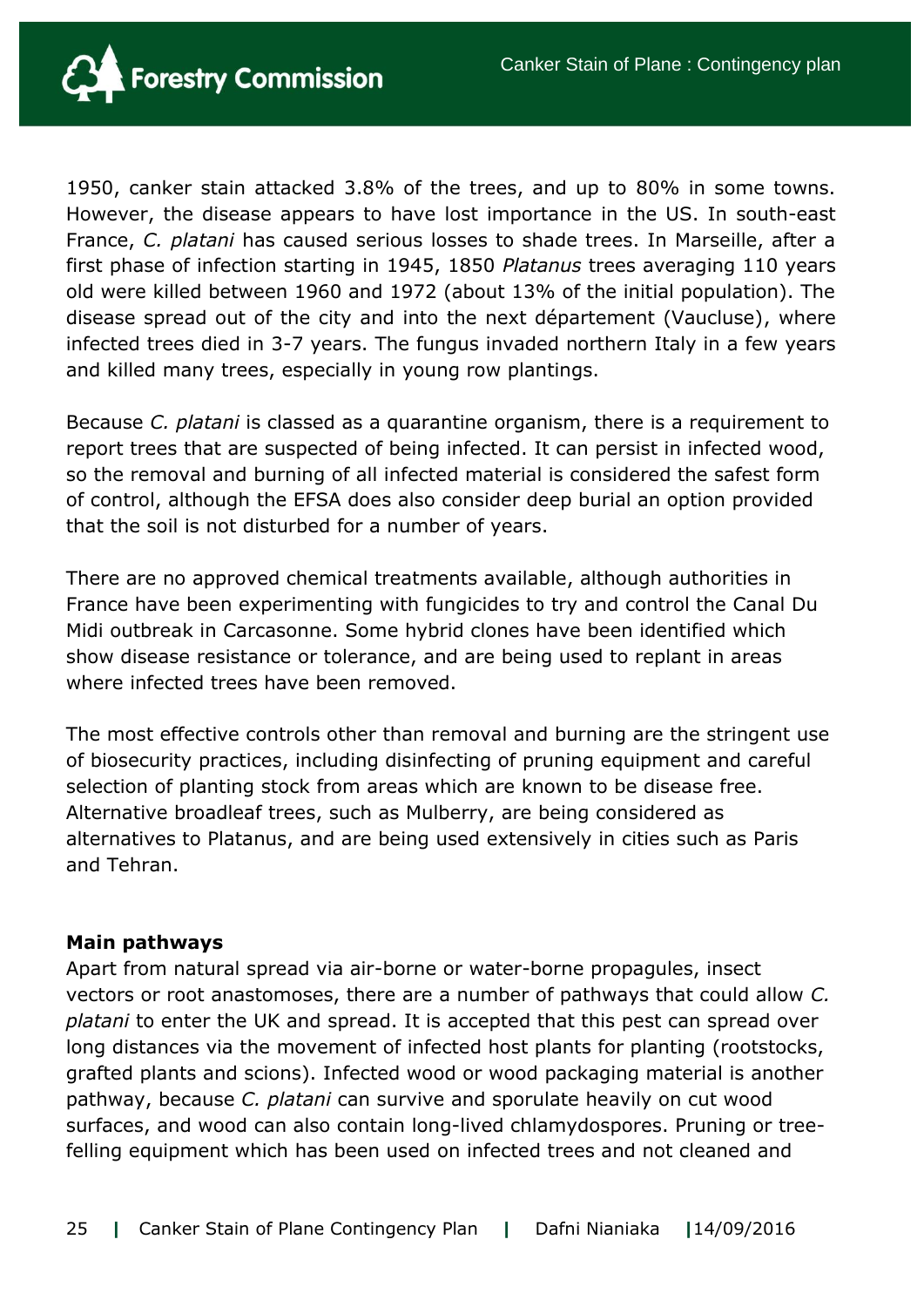

disinfected thoroughly is another possible means of spread and introduction. Spores are known to persist for a considerable period in both wood and soil, and the initial introduction of the pathogen to Europe is widely accepted to have been on wooden packaging material. Soil containing the pathogen could also be introduced on vehicles or equipment, and possibly also on contaminated footwear.

#### **Import controls**

In October 2014, UK was granted Protected Zone Status against *C. platani*. The new legislation bans the movement of plane plants to the UK unless they have been grown in a pest-free area and accompanied by a plant passport certifying this.

#### **Imports into UK of plane wood from EU countries**

Requirements:

Imported plane wood material must be accompanied by an official statement (plant passport) confirming that:

(a) it originates from an area that is known to be free from *Ceratocystis platani*; or

(b) (in the case of wood that it has been kiln dried to below 20% moisture content) a mark of 'Kiln Dried' or 'KD' on the wood or its packaging.

#### **Imports into the UK of plane wood originating from Armenia, Switzerland and USA**

#### **Requirements**

Wood, including wood which has not kept its round surface, must be accompanied by an official statement that it:

a. is bark-free; or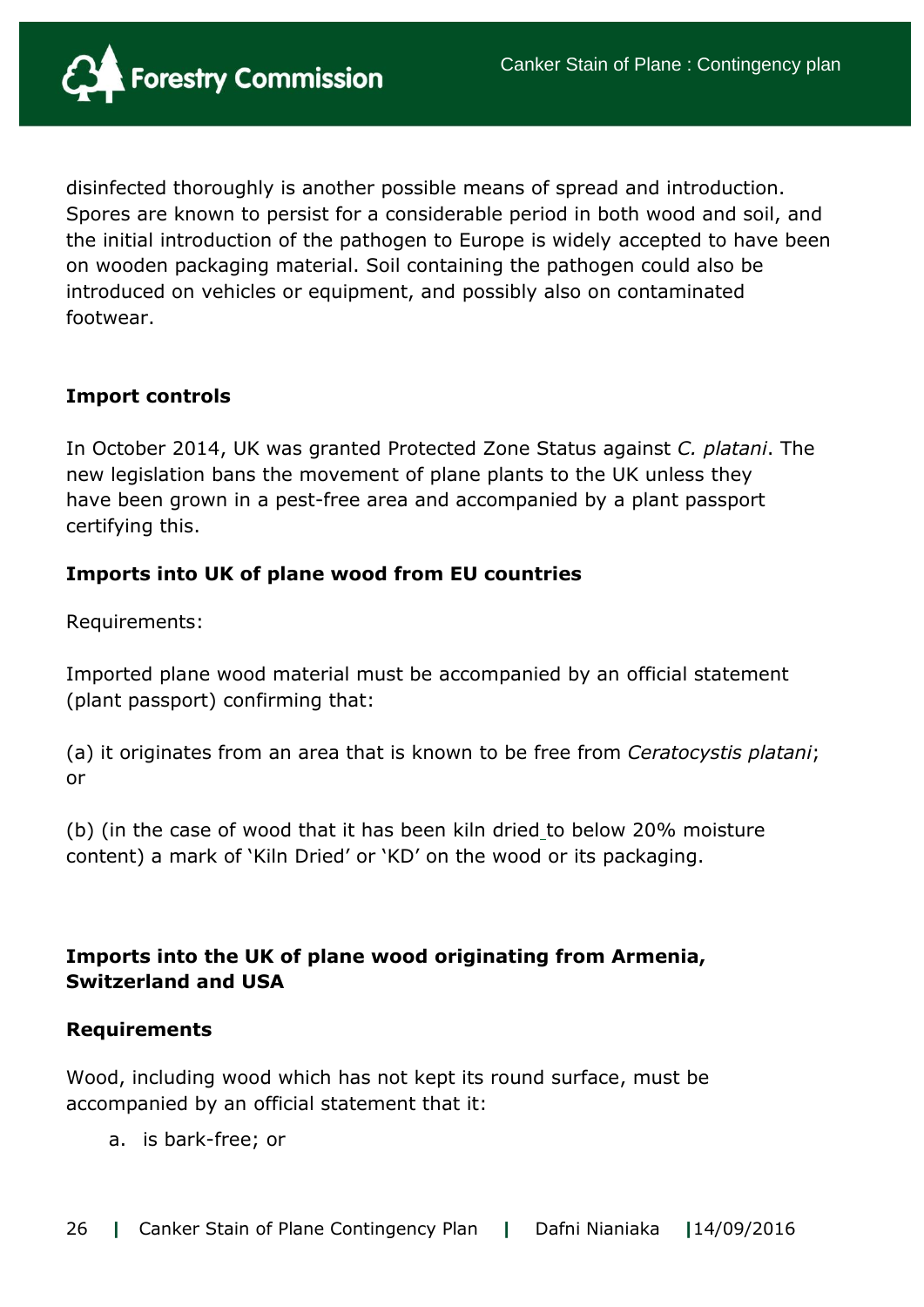

b. has undergone kiln-drying to below 20% moisture content, expressed as a percentage of dry matter, and achieved through an appropriate time/temperature schedule. There shall be evidence of that kiln-drying by a mark 'Kiln-Dried' or 'KD' or another internationally recognised mark, on the wood or on any wrapping, in accordance with current usage.

Wood chips, wood waste, scraps and similar shall be accompanied by an official statement that it:

- a. has been produced from debarked round wood; or
- b. has undergone kiln-drying to below 20% moisture content, expressed as a percentage of dry matter achieved through an appropriate time/temperature schedule; or
- c. has undergone an appropriate heat treatment to achieve a minimum core temperature of 56ºC for a minimum duration of 30 continuous minutes throughout the entire profile of the wood (including its core), the latter to be indicated on the phytosanitary certificate or phytosanitary certificate for re-export.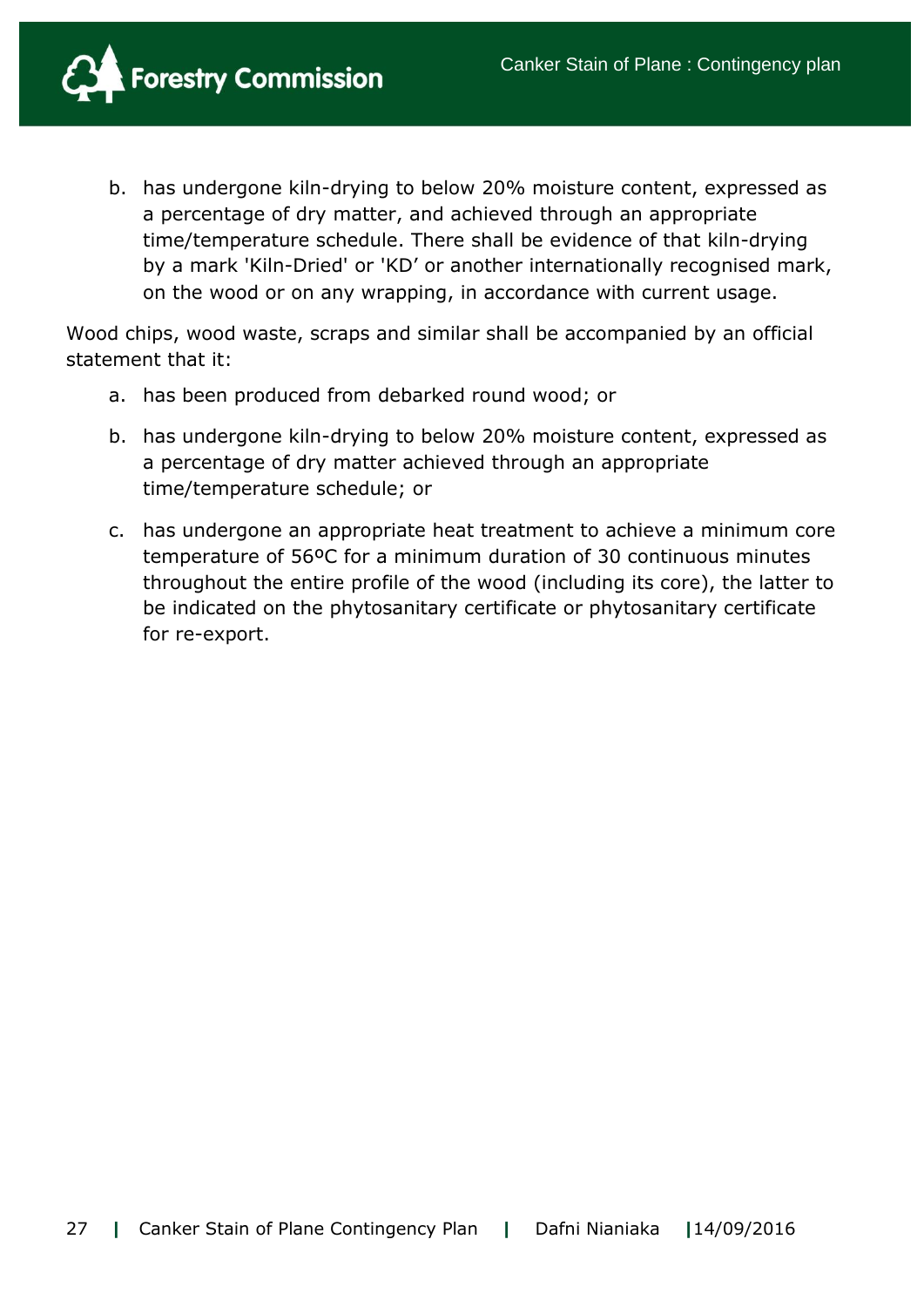

# **Appendix 2 – Alert status categories – (based on alert status levels for draft Defra generic contingency plan).**

| <b>ALERT</b> | <b>STATUS</b>                                                                                                                                                                                               | <b>COMMAND LEVEL</b>                                                                                                                                                                                                          |
|--------------|-------------------------------------------------------------------------------------------------------------------------------------------------------------------------------------------------------------|-------------------------------------------------------------------------------------------------------------------------------------------------------------------------------------------------------------------------------|
| White        | Plant pest or disease with<br>potential for limited geographical<br>spread                                                                                                                                  | Instigation of incident<br>management plan<br>involving operational<br>command at appropriate<br>level, and<br>implementation of<br><b>Standard Operating</b><br>Procedures or scientific<br>advice where applicable          |
| <b>Black</b> | Significant plant pest or disease<br>with potential for limited<br>geographical spread                                                                                                                      | Instigation of incident<br>management plan<br>usually involving joint<br>tactical and operational<br>command at appropriate<br>level. Implementation of<br>plant pest/disease-<br>specific response plans<br>where applicable |
| Amber        | Serious plant pest or disease with<br>potential for relatively slow, but<br>extensive, spread leading to host<br>death and/or major economic,<br>food security or environmental<br>impacts                  | Instigation of incident<br>management plan<br>usually involving joint<br>strategic and tactical<br>command, and plant<br>pest/disease-specific<br>response plans where<br>applicable                                          |
| Red          | Serious or catastrophic plant pest<br>or disease with potential for rapid<br>and extensive geographical<br>spread leading to host death<br>and/or major economic, food<br>security or environmental impacts | Instigation of incident<br>management plan<br>involving strategic,<br>tactical and operational<br>command, and<br>implementation of plant<br>pest/disease-specific<br>response plans where<br>applicable                      |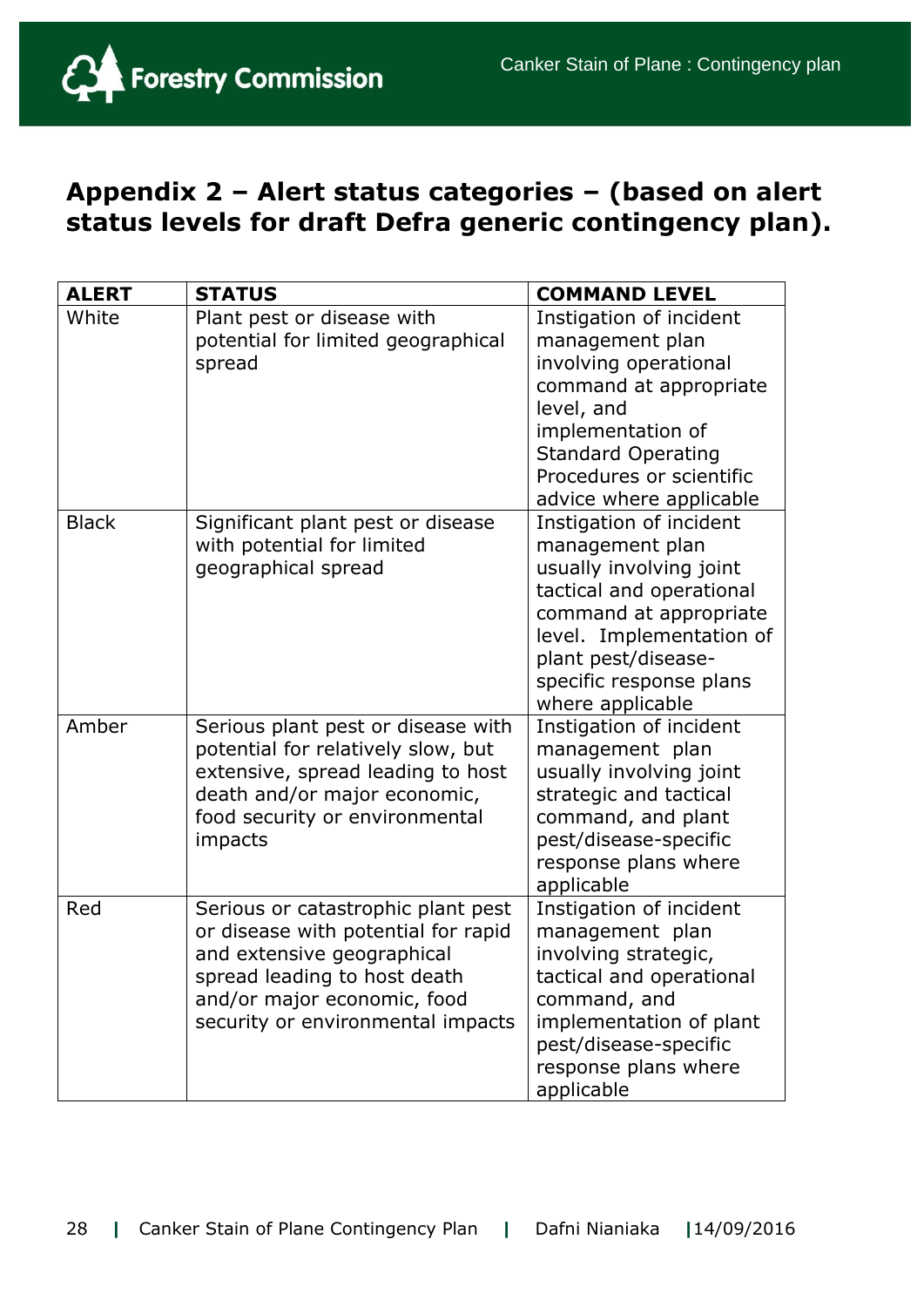

# **Appendix 3: Relevant legislation**

#### **Domestic:**

[The Waste Management Licensing \(Scotland\) Regulations 2011](http://www.legislation.gov.uk/ssi/2011/228/made) [The Environmental Permitting \(England and Wales\) Regulations 2010](http://www.legislation.gov.uk/uksi/2010/675/contents/made) [Natural Environment and Rural Communities Act 2006](http://www.legislation.gov.uk/ukpga/2006/16/contents) [Plant Health \(Forestry\) Order 2005](http://www.forestry.gov.uk/pdf/Final-unofficial-consolidated-PHFO-Nov2014.pdf/$FILE/Final-unofficial-consolidated-PHFO-Nov2014.pdf) (Unofficial Consolidated version) [Plant Health Act 1967](http://www.legislation.gov.uk/ukpga/1967/8/contents) [Forestry Act 1967](http://www.legislation.gov.uk/ukpga/1967/10/contents)

#### **European:**

[EC Council Directive 2000/29/EC](http://eur-lex.europa.eu/legal-content/EN/TXT/?qid=1422034625826&uri=CELEX:02000L0029-20140630)